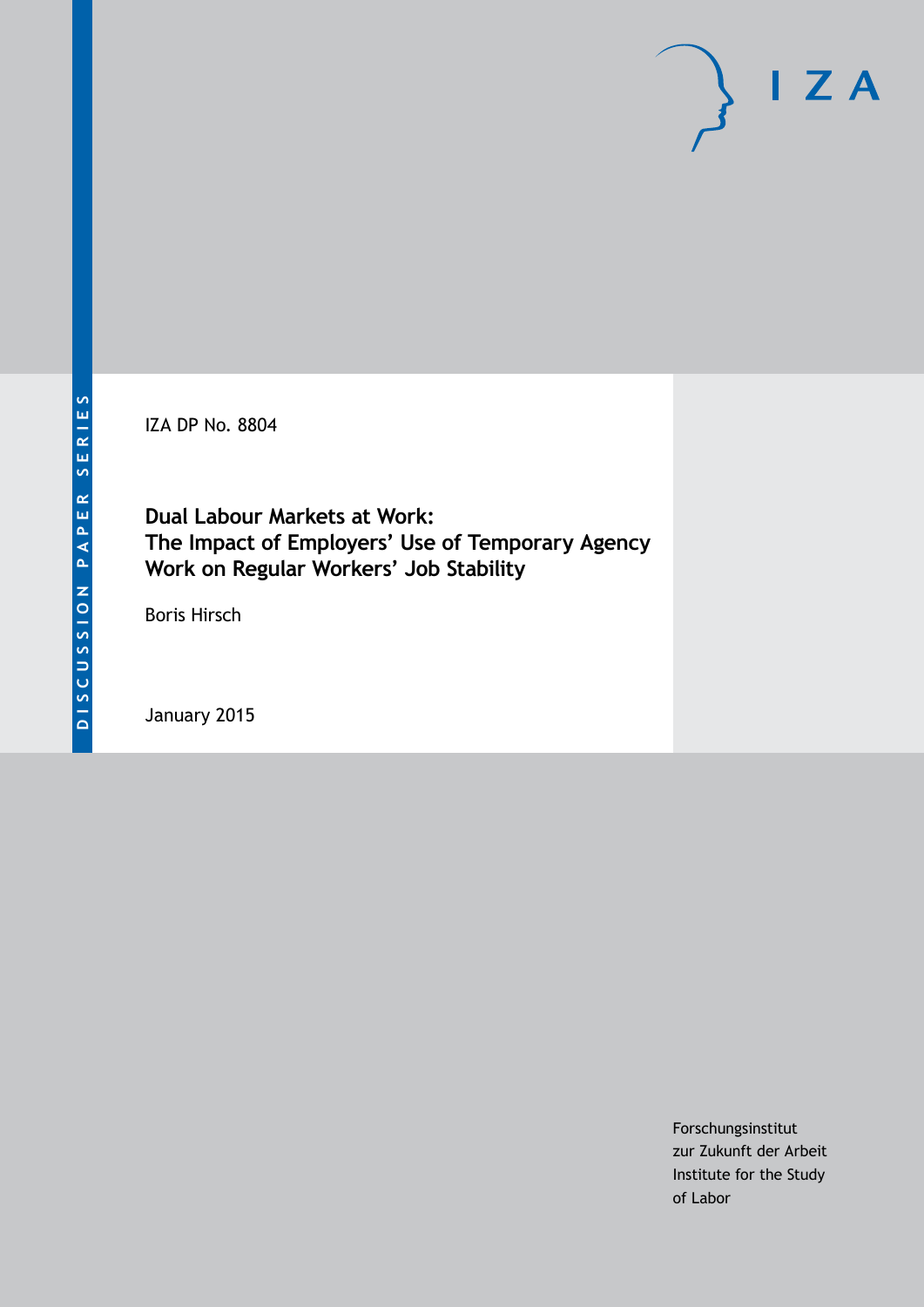# **Dual Labour Markets at Work: The Impact of Employers' Use of Temporary Agency Work on Regular Workers' Job Stability**

**Boris Hirsch** *University of Erlangen-Nuremberg and IZA*

Discussion Paper No. 8804 January 2015

IZA

P.O. Box 7240 53072 Bonn Germany

Phone: +49-228-3894-0 Fax: +49-228-3894-180 E-mail: [iza@iza.org](mailto:iza@iza.org)

Any opinions expressed here are those of the author(s) and not those of IZA. Research published in this series may include views on policy, but the institute itself takes no institutional policy positions. The IZA research network is committed to the IZA Guiding Principles of Research Integrity.

The Institute for the Study of Labor (IZA) in Bonn is a local and virtual international research center and a place of communication between science, politics and business. IZA is an independent nonprofit organization supported by Deutsche Post Foundation. The center is associated with the University of Bonn and offers a stimulating research environment through its international network, workshops and conferences, data service, project support, research visits and doctoral program. IZA engages in (i) original and internationally competitive research in all fields of labor economics, (ii) development of policy concepts, and (iii) dissemination of research results and concepts to the interested public.

<span id="page-1-0"></span>IZA Discussion Papers often represent preliminary work and are circulated to encourage discussion. Citation of such a paper should account for its provisional character. A revised version may be available directly from the author.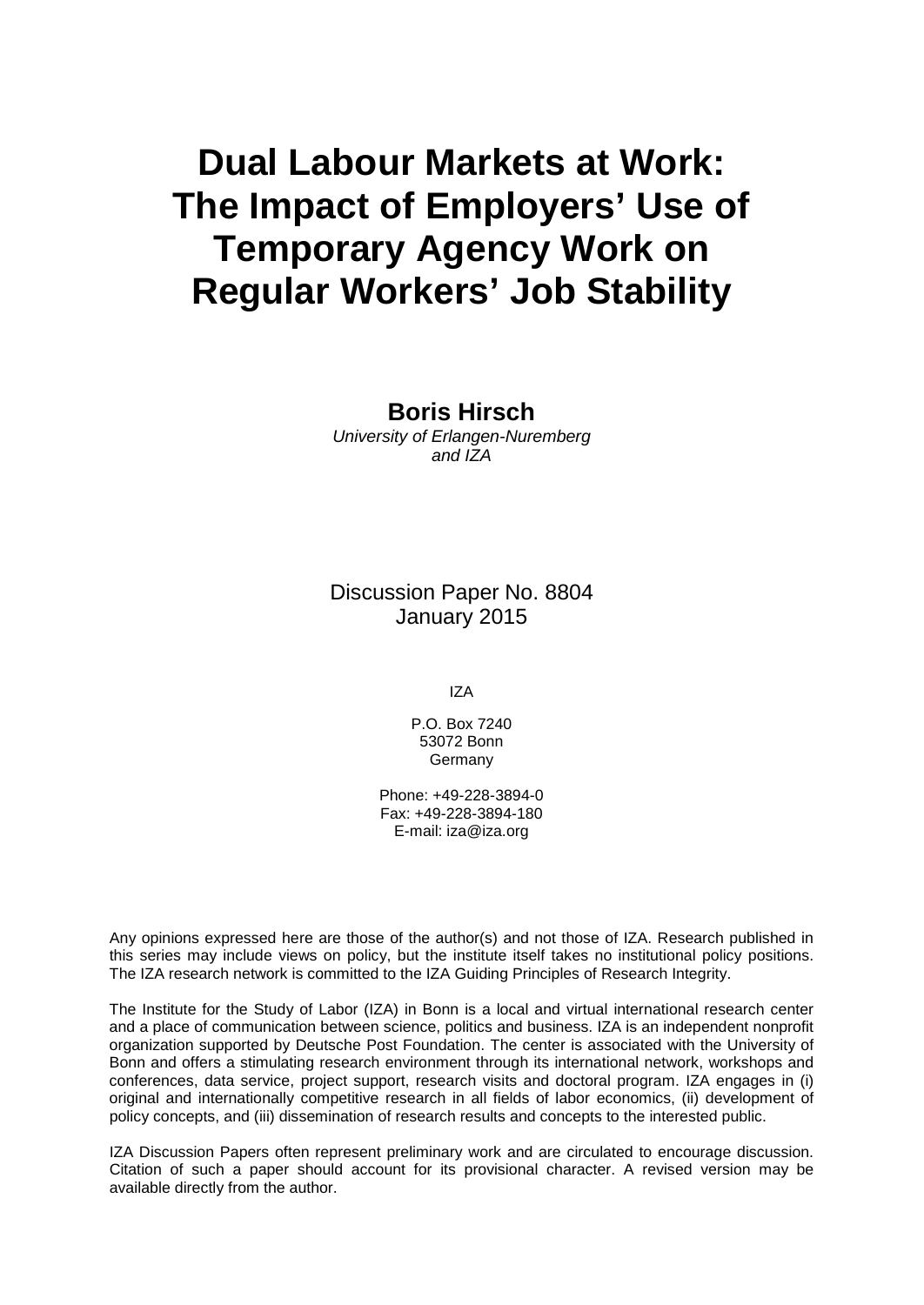IZA Discussion Paper No. 8804 January 2015

## **ABSTRACT**

## **Dual Labour Markets at Work: The Impact of Employers' Use of Temporary Agency Work on Regular Workers' Job Stability[\\*](#page-1-0)**

Fitting duration models on an inflow sample of jobs in Germany starting in 2002-2010, this paper investigates the impact of employers' use of temporary agency work on regular workers' job stability. In line with dual labour market theory, I find that non-temp jobs are significantly more stable if employers utilise temps. The rise in job stability stems mainly from reduced transitions into non-employment suggesting that non-temp workers are safeguarded against involuntary job losses. My findings are robust to controlling for unobserved permanent employer characteristics and changes in the observational window that includes the labour market disruption of the Great Recession.

JEL Classification: J63, J41, J21

Keywords: temporary agency work, job stability, dual labour markets

Corresponding author:

Boris Hirsch University of Erlangen-Nuremberg Chair of Labour and Regional Economics Lange Gasse 20 90403 Nuremberg Germany E-mail: [boris.hirsch@fau.de](mailto:boris.hirsch@fau.de)

\* I would like to thank Jürgen Deinhard, Elke Jahn, Steffen Müller, Michael Oberfichtner, Claus Schnabel, and Thomas Zwick for very useful suggestions. I further thank the team of the Research Data Centre at the Institute for Employment Research for their invaluable help with the data.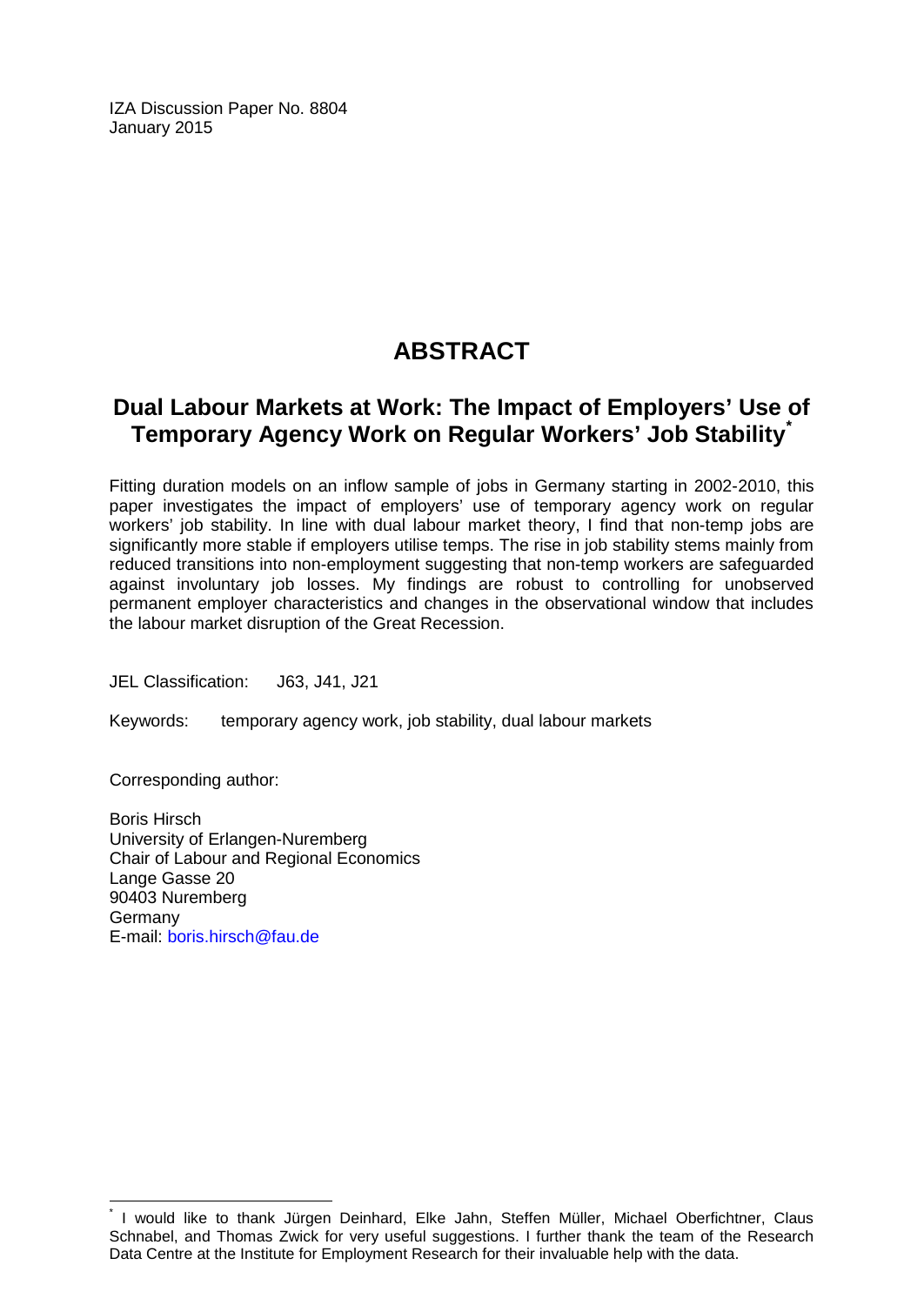## <span id="page-3-0"></span>1 Introduction

Following the Great Recession, there has been an upsurge of interest in the role of labour market institutions on aggregate labour market performance. A special focus has been laid on so-called two-tier reforms put in place in many European countries that have liberalised a segment of the labour market while maintaining strong regulations for the majority of workers working outside this segment [\(Boeri, 2011\)](#page-18-0). Due to its significant deregulation in several countries and its rapid worldwide growth, temporary agency work (TAW) is at the heart of this rise in labour markets' dualism.

In a labour market characterised by strong dismissal protection for permanent workers, TAW and other forms of flexible labour constitute a 'second tier' that allows employers to achieve numerical employment flexibility. In particular, TAW provides employers with a means to handle variability in demand and to buffer regular workers during economic downturns. It thus enables them to sustain internal labour markets and investments in their permanent workers' firm-specific human capital. Admitting employment flexibility in the 'second tier' of the labour market is, then, expected to increase the job stability in the 'first tier' of the labour market, at the expense of workers in the 'second tier' whose employment gets more volatile [\(Saint-Paul, 1996\)](#page-19-0).

In line with these theoretical expectations, a recent macro-econometric study by [Jahn](#page-19-1) [and Weber](#page-19-1) [\(2014](#page-19-1)a) documents that the marked increase in TAW in Germany since the late 1990s has led to a significant fall in the aggregate employment volatility outside the TAW sector. Up to now, however, there exists no direct empirical evidence on the impact of employers' use of TAW on their regular workers' job stability which could shed light on whether resorting to peripheral workers indeed stabilises core workers' jobs as dual labour market theory suggests. To close this gap, this paper looks inside plants and investigates whether non-TAW jobs are more stable in plants making use of TAW. I address this research question using rich linked employer–employee data for Germany, one of the world's biggest markets for TAW, that comprise the years 2002–2010.

Like in most countries worldwide, the German temporary work industry has grown considerably in the last years. The number of employed full-time equivalent workers has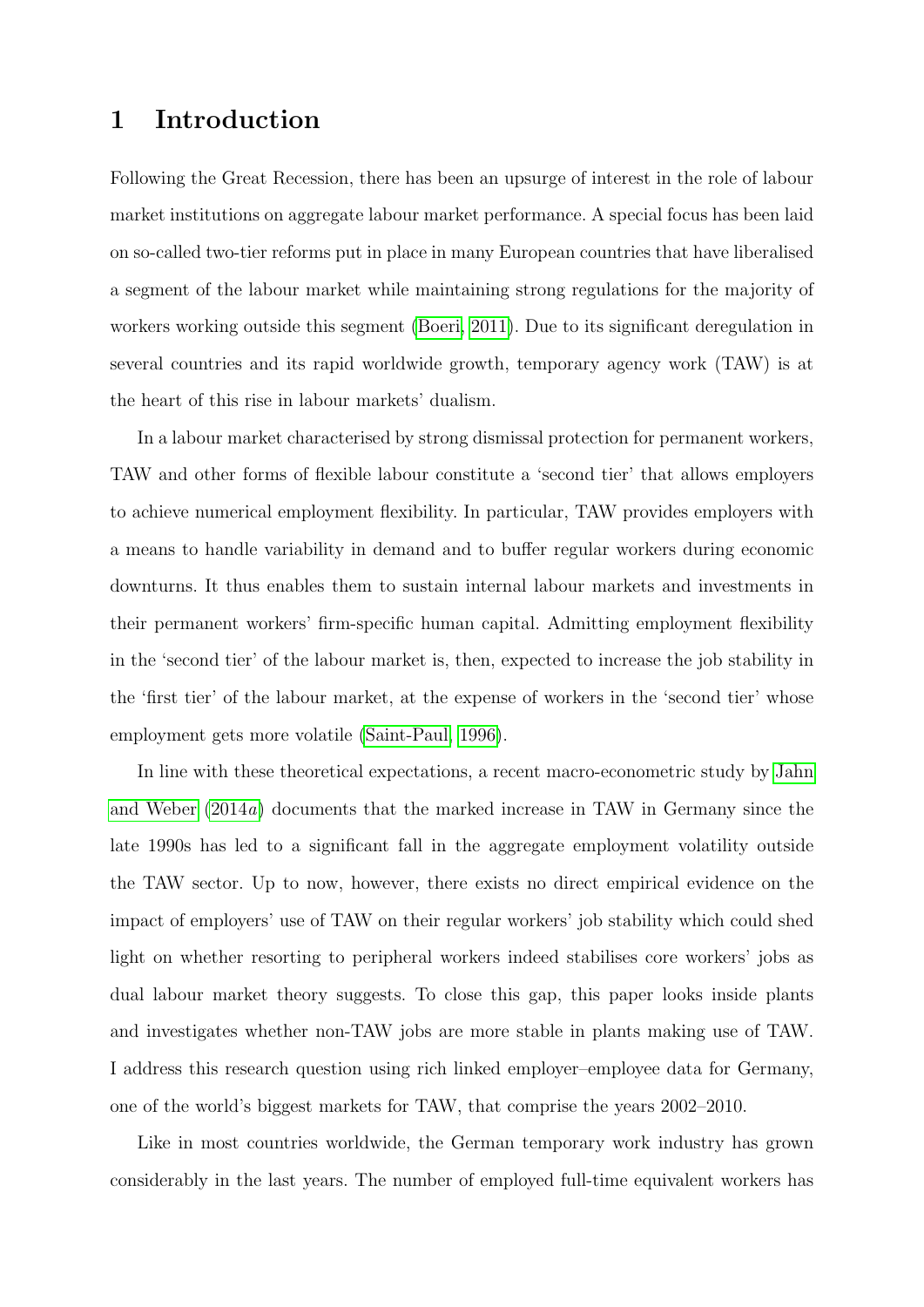roughly quadrupled since 1998 and doubled since 2004. In 2010 (i.e. at the end of my period of observation), temporary work agencies employed 793,000 full-time equivalent workers which amounted to about 2.0 per cent of the total active working population of Germany [\(CIETT, 2012\)](#page-18-1). This number is above the European average of 1.6 per cent. For comparison, the share of temporary agency workers in the total active working population in 2010 was 3.0 per cent in the UK, 2.5 per cent in the Netherlands, 2.0 per cent in France, 1.5 per cent in Japan, and 1.8 per cent in the US.

Remarkably, the growth in TAW in Germany appeared both at the extensive and at the intensive margin, with a rise in the number of plants resorting to TAW and, at the same time, a rise in the number of temps assigned to extant user plants [\(Hirsch and](#page-18-2) [Mueller, 2012\)](#page-18-2). Although there had been a substantial fall in the number of temps in 2009 as Germany had been hit by the Great Recession, the TAW industry has fully recovered thereafter. Strikingly, around 70 per cent of the total loss in employment (covered by social security) in 2009 was borne by the TAW sector, while 35 per cent of the substantial employment gain in the 2010 recovery appeared in this sector [\(Federal Employment](#page-18-3) [Agency, 2012\)](#page-18-3). This highlights the role of TAW as an instrument for employers to meet flexibility requirements and to buffer their regular workers during downturns.

One of the main reasons for the rapid growth in TAW in Germany is seen in the massive relaxation of legal hindrances to TAW use. In Germany, as in most European countries, TAW was heavily regulated in the past, but has undergone a widespread deregulation in recent years. When legalising TAW in 1972, the Labour Placement Act  $(Arbeitnehmerüberlassungsgesetz)$ , which is the national law governing TAW in Germany, included strict regulations. This holds in particular with respect to the employment contract between the temp and the agency, which is the temp's employer hiring out the worker to the user plant. Among these regulations, there were a maximum period of assignment, a prohibition of fixed-term contracts, a ban on re-employment as well as a synchronisation ban (requiring the temp's employment contract with the agency to exceed his or her first assignment), and, from 2002 onwards, a principle of equal payment between temps and perms in user plants if assignment durations exceed 12 months (see [Antoni](#page-18-4) [and Jahn, 2009\)](#page-18-4).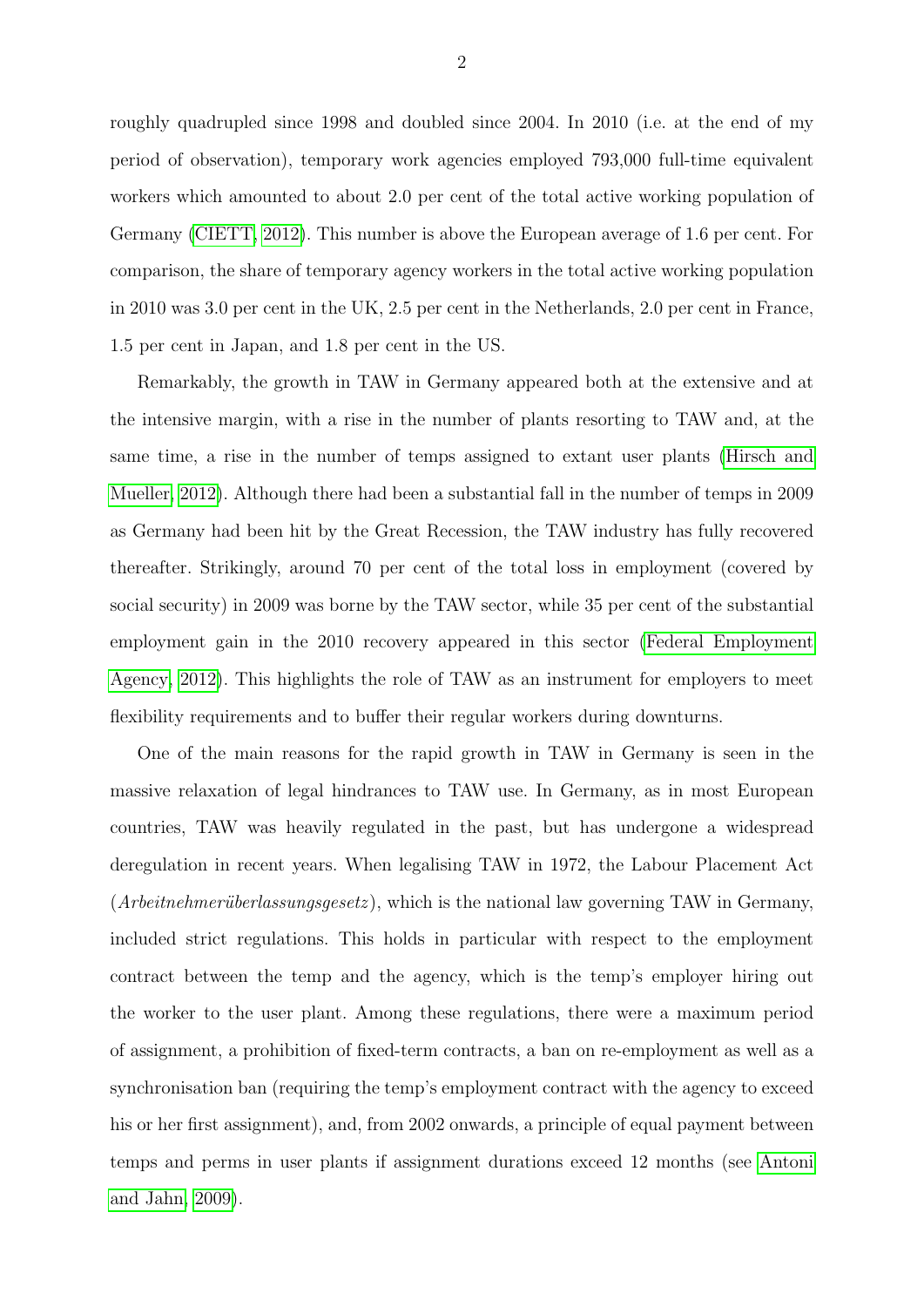Since the 1990s, however, there have been repeated reforms that deregulated TAW substantially. In particular, the latest and most significant reform in 2003 allowed agencies to free themselves from all these regulations by signing sectoral collective agreements defining, among others, collectively agreed sectoral minimum wages for temps covered by the agreement, which almost all of the agencies did [\(Antoni and Jahn, 2009\)](#page-18-4). As a consequence, TAW has become one of the backbones of the 'second tier' of the German labour market that has seen an increased dualism since the 1990s.

Against this backdrop, my main result will be that non-TAW jobs are significantly more stable in plants resorting to TAW and that job stability peaks once the share of temps in the workforce exceeds 20 per cent. I will further show that this rise in job stability is mainly driven by a fall in the separations to non-employment which arguably mirrors reduced lay-offs of regular workers. The remainder of this paper is organised as follows: Section [2](#page-5-0) describes my data and Section [3](#page-8-0) my econometric approach. Section [4](#page-11-0) presents and discusses the results and Section [5](#page-14-0) various checks of robustness. Section [6](#page-16-0) concludes.

#### <span id="page-5-0"></span>2 Data

In my empirical analysis of the impact of employers' TAW use on the stability of non-TAW jobs, I will fit duration models on German linked employer–employee data. For this purpose, I will make use of the longitudinal model of the LIAB for the years 2002–2010 (for details on the LIAB, see Alda [et al.](#page-18-5), [2005,](#page-18-5) and [Klosterhuber](#page-19-2) et al., [2013\)](#page-19-2). This data set links the IAB Establishment Panel, a representative annual survey of German plants (not companies), to the administrative data on all those individuals who work for these plants and contribute to the social insurance system.

The administrative data on workers and their jobs are based on the notification procedure for the German health, pension, and unemployment insurances. This procedure requires all employers to report the necessary information on their workers, where misreporting is legally prohibited. Thus, among others, civil servants and self-employed, who do not contribute to the social security system, are not included. In sum, about 80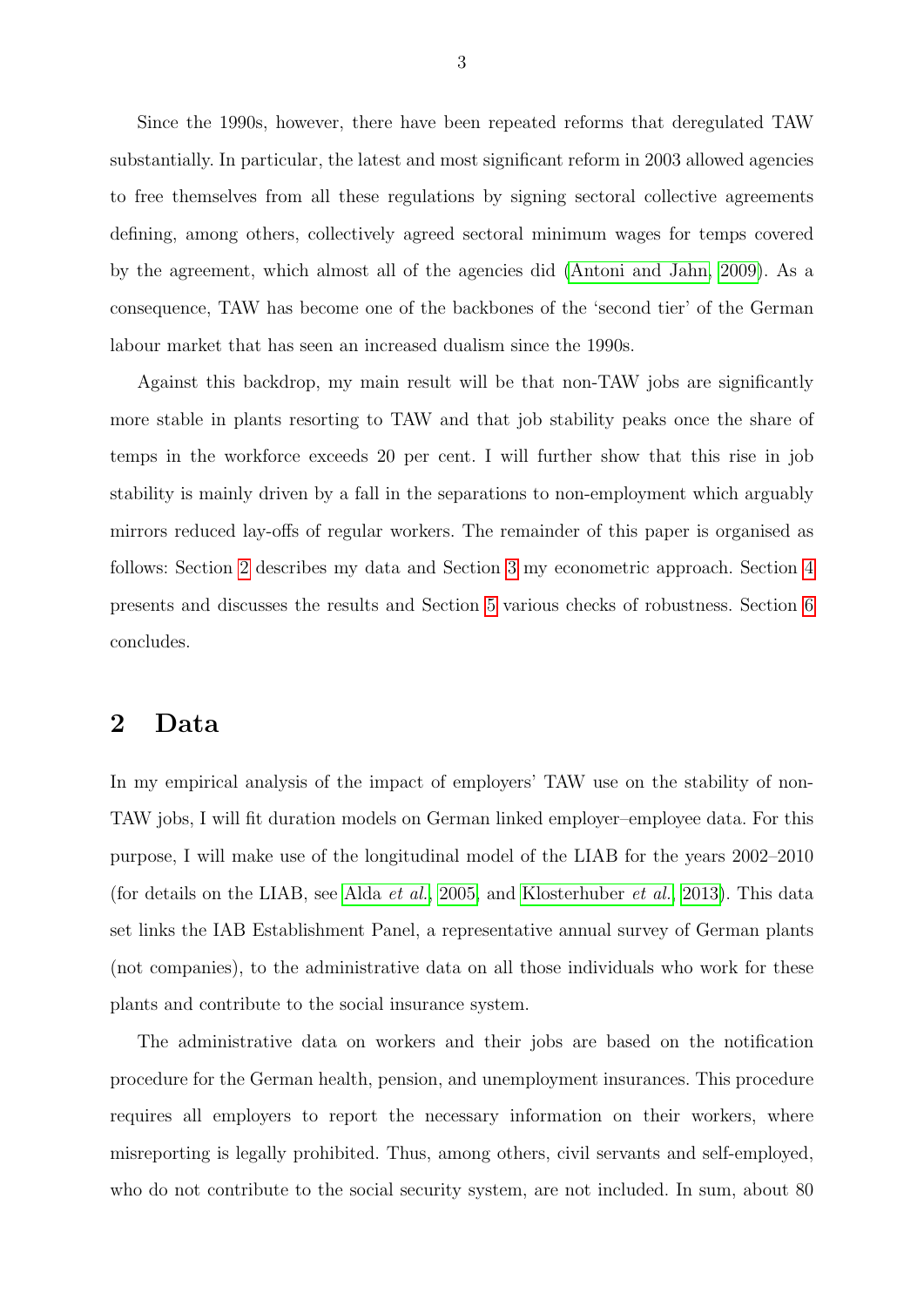per cent of all people employed in Germany are covered by the system. Inter alia, the data include information for every worker on job durations (on a daily basis), periods of registered unemployment, and worker characteristics such as age, education, sex, nationality, and occupation.<sup>[1](#page--1-0)</sup>

The employer side of my data comes from the IAB Establishment Panel (for details, see [Ellguth](#page-18-6) et al., [2014\)](#page-18-6). Starting in 1993 (1996), the IAB Establishment Panel has surveyed plants from all industries in West (East) Germany that employ at least one worker covered by the social security system at the 30th June of a year. Response rates of units that have been interviewed repeatedly exceed 80 per cent. Questions deal, among other things, with the number of workers, the composition of the workforce, the plant's commitment to collective agreements at sector or plant level, the existence of a works council, the plant's exporting activity, production technology, and industry. From 2002 onwards, the IAB Establishment Panel also includes information on the number of temps working in a plant.

Using these two data sources allows me to build up an inflow sample of jobs starting between 2002 and 2010 including information on plants' use of TAW.[2](#page--1-0) Since I need uninterrupted information on all variables of interest for duration analysis to work, in a first step, I construct a panel of plants with continuous participation in the survey and complete information on all relevant variables in either of the periods 2002–2010, 2003– 2010, 2004–2010, or 2005–2010.[3](#page--1-0) In a second step, I merge all workers aged 18–55 years holding jobs at these plants with jobs starting between 2002 and 2010 and monthly gross earnings of at least  $\epsilon$  500. These jobs are non-TAW jobs by construction because temps

 $\overline{1}$  Note that the information on workers' education is provided by employers on a voluntary basis and therefore contains inconsistent or missing values for 13.4 per cent of all observations. To alleviate this problem, I impute the information on education employing a procedure proposed by [Fitzenberger](#page-18-7) [et al.](#page-18-7) [\(2006\)](#page-18-7) that allows inconsistent education information to be corrected. After applying this imputation procedure, I have to drop only 0.7 per cent of jobs due to missing or inconsistent information on education.

<sup>&</sup>lt;sup>2</sup> Note that I exclude 84 plants whose reported share of temps in their workforce amounts to 80 per cent or more, with some of them even reporting that they employ more temps than workers. As plants are asked in the survey how many workers they employed at the 30th of June of a year and how many out of these were temps, these high temp shares are likely to reflect misreporting.

<sup>3</sup> Building up an inflow sample based on a balanced panel of plants with continuous survey participation in the full period of observation 2002–2010 would not change my insights but markedly reduce the number of plants and jobs in the sample.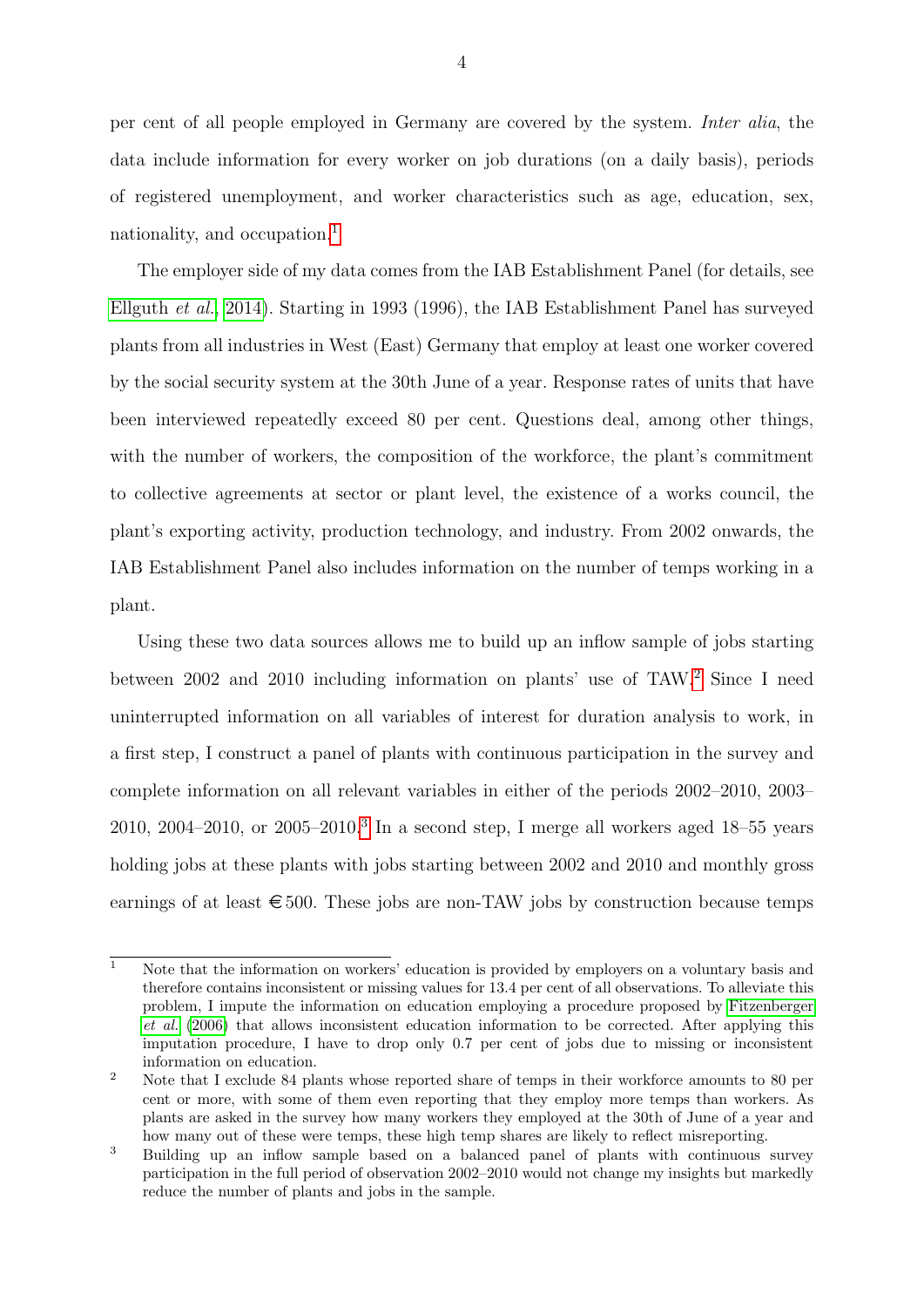are registered with their temporary work agencies which I exclude from the sample based on their industry classification. Note that the exclusion of workers older than 55 years is to ensure that ending jobs do not reflect (early) retirement of workers. Further, restricting the sample to jobs with monthly wages of at least  $\epsilon \leq 500$  is to guarantee that workers do not hold marginal jobs which are also part of the flexible 'second tier' of Germany's labour market (for details on marginal employment in Germany, see, e.g., [Freier and Steiner,](#page-18-8) [2008\)](#page-18-8).

The data allow me to distinguish two labour market states. A job may either end with a transition to employment, which refers to a new job with another employer (i.e. a plant with a different plant identifier), or with a transition to non-employment, which refers to a subsequent period of registered unemployment or no observation in the data at all.[4](#page--1-0) The latter either implies that the individual has changed to non-employment without receiving unemployment benefits or that (s)he has become, for instance, a self-employed worker not included in the data set. While the data do not enable me to disaggregate this category of unknown destination, information from other German data sets suggests that the vast majority of workers in this category have indeed moved to non-employment.[5](#page--1-0)

I end up with an inflow sample of 84,027 non-TAW jobs held by 75,540 workers at 2,016 plants (see Table [1\)](#page-21-0). Whereas the average job duration amounts to about two and a quarter years, the median job duration is just slightly longer than one and a half years pointing at a right-skewed job duration distribution. Out of the 84,027 jobs in my sample about 65 per cent end during the observational window, with roughly a quarter of these workers immediately moving to another job and three quarters transiting into non-employment. For further descriptive statistics on the sample, consult Appendix Table [A.1.](#page-28-0)

#### — Table [1](#page-21-0) about here —

<sup>4</sup> I neglect separations if the worker is recalled by the same plant within three months. I also ignore periods of non-employment between two jobs up to a week.

<sup>5</sup> See, for example, [Bartelheimer and Wieck](#page-18-9) [\(2005\)](#page-18-9) for a transition matrix between employment and non-employment based on the German Socio-Economic Panel that allows stratification of this category of unknown destination into detailed categories. Note further that my insights do not hinge on lumping together registered unemployment and unknown destination. I arrive at the same conclusions when considering three rather than two different labour market states.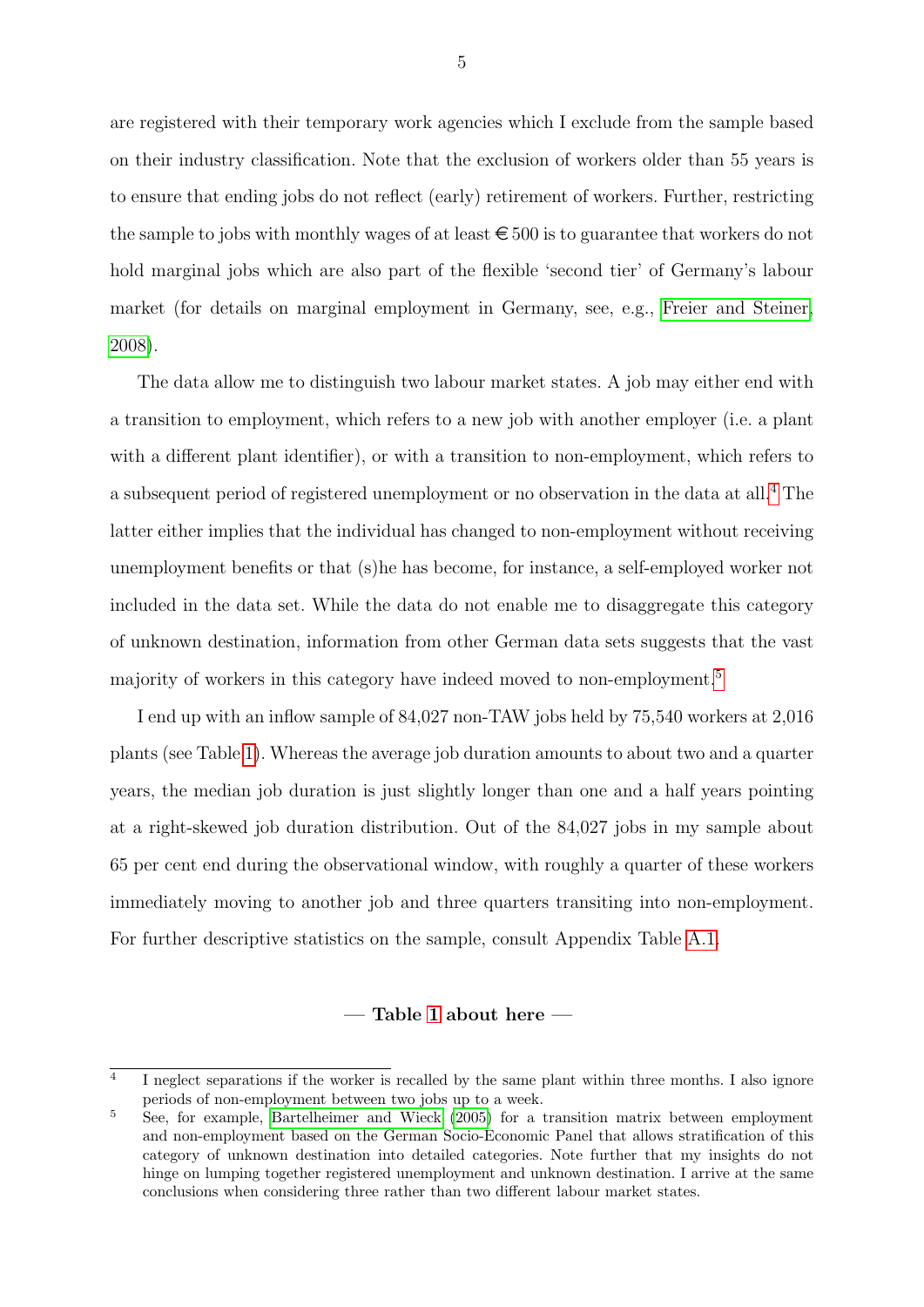Turning to plants' TAW use in my sample, I find very similar patterns to those for the overall TAW use in the German economy reported in Section [1.](#page-3-0) As can be seen from the solid line in Figure [1,](#page-20-0) in the beginning of the observational window in 2002 the average share of temps among the workforce of all plants in my sample amounted to 1.2 per cent and rose steadily to 2.4 per cent in 2008. In 2009, when the German labour market was hit by the Great Recession, the temp share dropped to 1.3 per cent, and it subsequently recovered to 2.1 per cent in 2010. This evolution of plants' temp share is reflected as well at the intensive as at the extensive margin, with both the temp share of plants already utilising TAW (depicted by the dashed line in Figure [1\)](#page-20-0) and the share of plants using TAW (depicted by the dotted line in Figure [1\)](#page-20-0) rising until 2008, dropping substantially in 2009, and recovering in 2010. A more detailed look at plants' TAW use during the Great Recession in my sample further reveals that three quarters of plants making use of TAW in either 2008 or 2009 reduced their temp share in the crisis year 2009 and that two thirds of plants utilising TAW in either 2009 or 2010 raised their temp share in the recovery year 2010. This descriptive evidence is suggestive that plants use TAW to flexibly adjust their labour force to their product market demand. I now turn to the question whether plants' use of TAW has also lead to more stable jobs for their non-TAW workers.

 $-$  Figure [1](#page-20-0) about here  $-$ 

### <span id="page-8-0"></span>3 Econometric approach

To investigate the impact of employers' TAW use on the stability of non-TAW jobs, I fit hazard rate models for the duration of non-TAW jobs including a group of dummies for the intensity of plants' TAW use as covariates. In a first specification, I model the separation rate of job i at employer  $j(i)$  held by worker  $m(i)$  as a Cox model

$$
s_i(t|\mathbf{TAW}_{j(i)}(t),\mathbf{x}_{m(i)}(t),\mathbf{z}_{j(i)}(t)) = s_0(t)\exp(\mathbf{TAW}_{j(i)}(t)'\boldsymbol{\alpha} + \mathbf{x}_{m(i)}(t)'\boldsymbol{\beta} + \mathbf{z}_{j(i)}(t)'\boldsymbol{\gamma}),
$$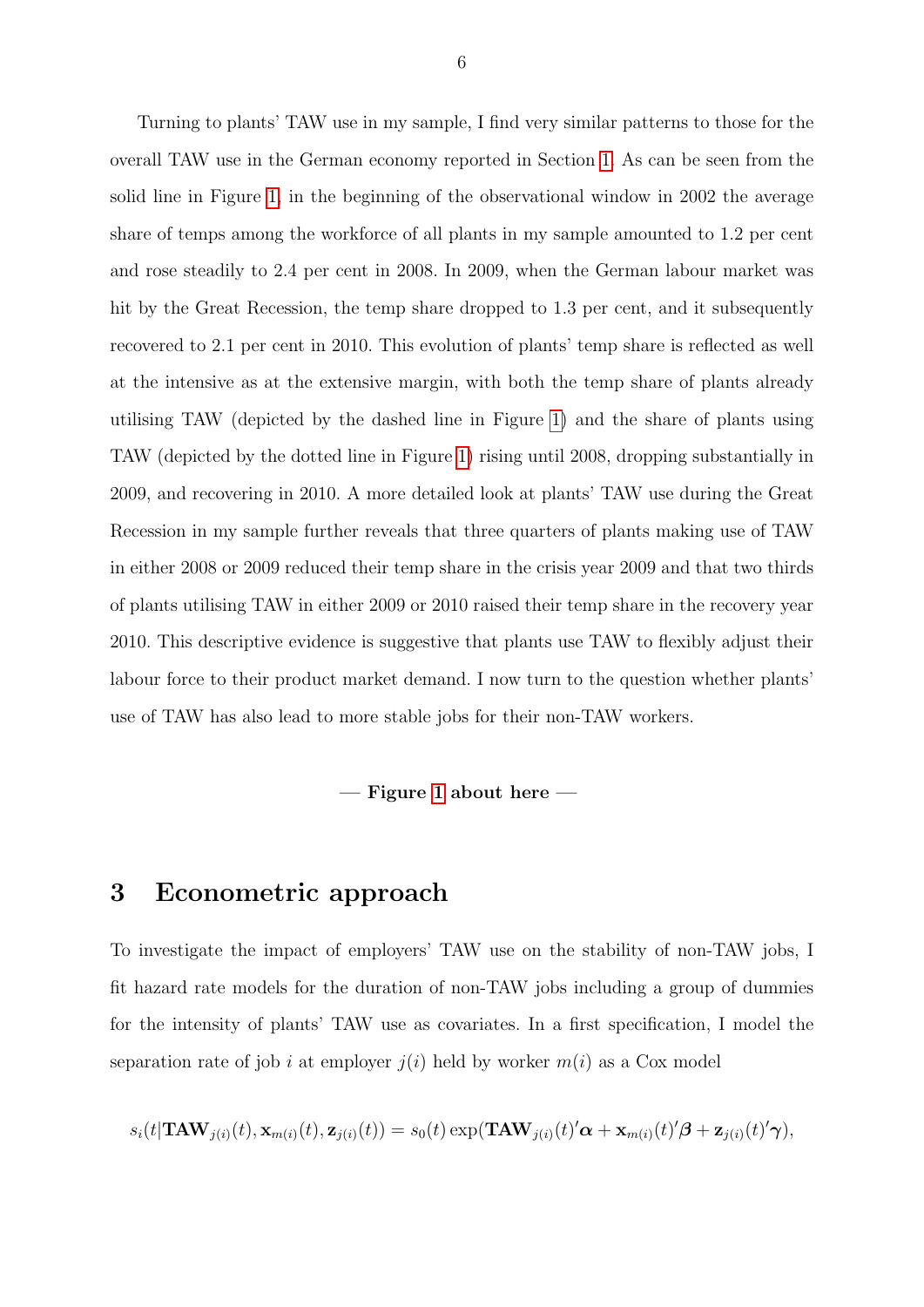where  $s_0(t)$  is the baseline hazard depending on job duration t,  $\mathbf{TAW}_{i}(t)$  is a group of dummies indicating the share of temps among employer  $j(i)$ 's workforce at job duration t,  $\mathbf{x}_{m(i)}(t)$  is a vector of worker controls,  $\mathbf{z}_{i(i)}(t)$  is a vector of employer controls, and  $\boldsymbol{\alpha}, \boldsymbol{\beta}$ , and  $\gamma$  are vectors of coefficients. My main point of interest is the coefficient vector  $\alpha$  that informs one on whether the job separation rate is lower if there are more temps among employers' workers, and thus whether non-TAW jobs are more stable if there are more temps. On the other hand, the impact of TAW may also be of opposite sign if employers substitute temps for perms, thereby lowering non-TAW workers' job stability.[6](#page--1-0)

Apart from increased job stability for regular workers due to TAW use within a dual labour market, a negative correlation between the non-TAW job separation rate and the temp share may also stem from good performance of employers with high plant utilisation. In this case, the employer may assign temps to meet the high demand she faces and is arguably also less likely to lay off both its TAW and non-TAW workers. To rule this channel out, I include several variables capturing employers' economic performance in  $z_{i(i)}(t)$ : a dummy for a good profit situation in the previous year, plants' log revenues in the previous year, two dummies indicating either a good or a bad outlook for the current year, and a set of year dummies reflecting the current state of the business cycle.

Apart from these variables, I add several other plant and worker characteristics as covariates. Worker controls  $\mathbf{x}_{m(i)}(t)$  include dummies for being female, for having non-German nationality, and for being a part-time worker, two education dummies distinguishing medium-skilled workers (i.e. workers with a vocational degree) and highskilled workers (i.e. workers with an academic degree), six age dummies, and dummies for one-digit occupation. Further employer controls included in  $z_{i(i)}(t)$  are seven plant size dummies, the shares of female, skilled, part-time, fixed-term, and marginal workers in the plant's workforce, dummies for the existence of a collective agreement either at sector or

 $6$  Up to now, there is little evidence on this substitution effect of TAW on regular employment, although public debate on this issue is vivid. At the aggregate level, a macro-econometric analysis by [Jahn](#page-19-3) [and Weber](#page-19-3) [\(2014](#page-19-3)b) documents a pronounced substitution effect for Germany. They find that an increase in TAW leads to a rise in overall employment and, at the same time, to a fall in non-TAW employment. It is unclear, though, whether this kind of substitution works through lower durations of existing jobs, i.e. employers laying off incumbent workers, in which case it would raise the separation rate of non-TAW jobs, or through less hires into regular jobs instead, in which case it would leave the separation rate of non-TAW jobs unaltered.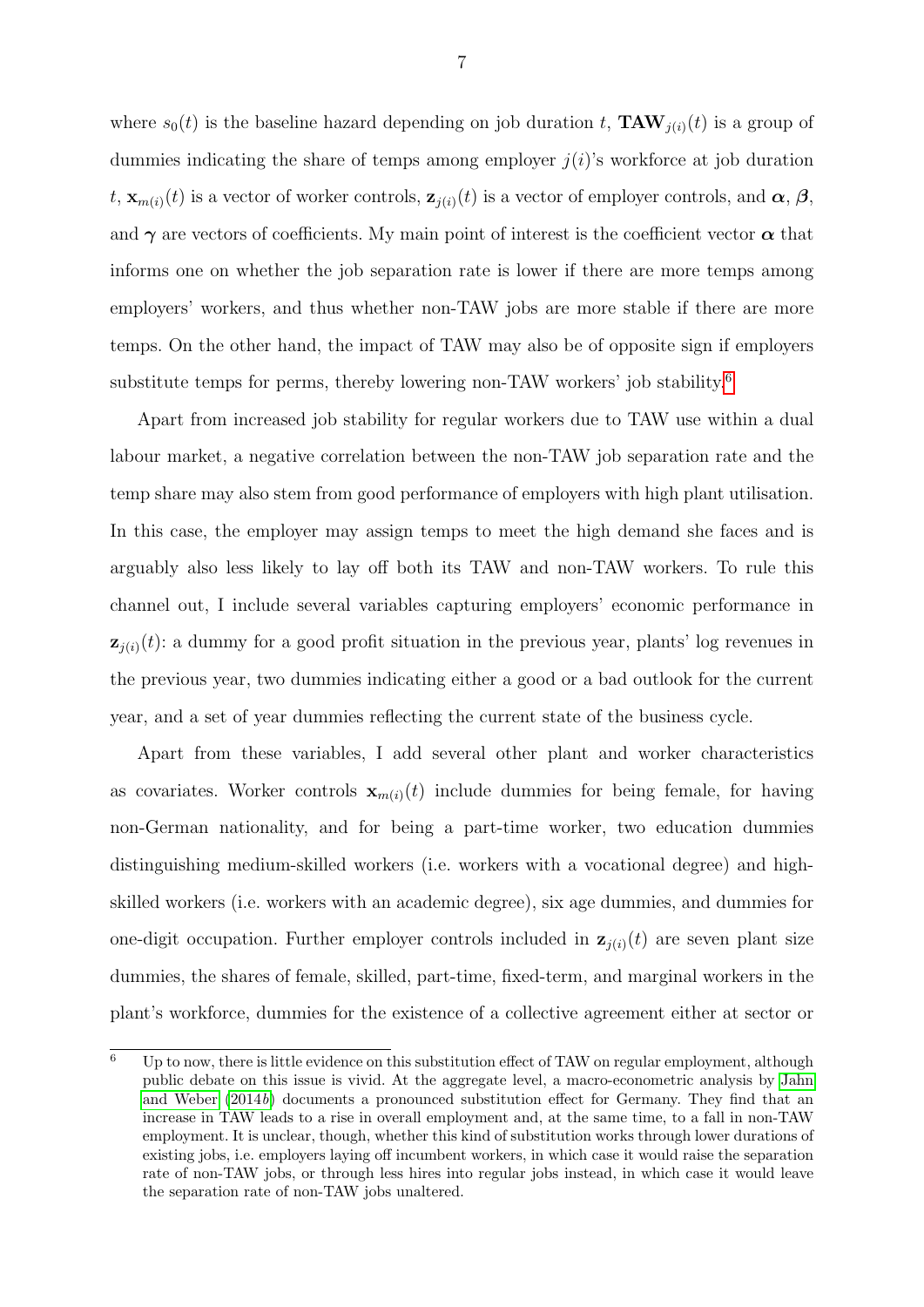firm level, for the existence of a works council, for being an exporter, for new production technology, for location in East Germany, and for two-digit industry. Controlling for the plant's use of fixed-term and marginal employment is particularly important in this setting because these are forms of flexible labour other than TAW employers may resort to.

Yet, TAW use may still be confounded with unobserved employer characteristics. As a case in point, poor human resource practices may, on the one hand, induce more quits and, on the other hand, force the employer to rely more heavily on TAW to cope with the resulting vacancies. This would yield a spurious positive correlation between the job separation rate and the temp share. Also, in spite of including variables capturing employers' economic situation, TAW use may still partly reflect good performance yielding a spurious negative correlation between the job separation rate and the temp share.

In a second specification, I therefore model the job separation rate as a stratified Cox model

$$
s_i(t|\mathbf{TAW}_{j(i)}(t),\mathbf{x}_{m(i)}(t),\mathbf{z}_{j(i)}(t)) = s_{0j(i)}(t)\exp(\mathbf{TAW}_{j(i)}(t)'\boldsymbol{\alpha} + \mathbf{x}_{m(i)}(t)'\boldsymbol{\beta} + \mathbf{z}_{j(i)}(t)'\boldsymbol{\gamma}),
$$

with  $s_{0i(i)}(t)$  now denoting a baseline hazard that is specific to employer  $j(i)$  and thus encompasses unobserved permanent employer characteristics. To estimate the stratified Cox model, I adopt the stratified partial likelihood estimator.<sup>[7](#page--1-0)</sup> This estimator allows me to sweep out the employer-specific baseline hazard without the need of identifying it and thus to estimate the covariates' coefficients  $\alpha$ ,  $\beta$ , and  $\gamma$  while controlling for unobserved permanent employer characteristics in a similarly convenient way as with the within estimator in linear fixed-effects models [\(Ridder and Tunalı, 1999\)](#page-19-4). The stratified partial likelihood estimator does so by resting identification on within-variation at the employer level and thus requires multiple jobs per employer. As my data contain information on all non-TAW jobs held by workers in plants part of the IAB Establishment Panel if jobs

<sup>7</sup> It is noteworthy to stress that by allowing for an employer-specific baseline hazard the proportionality assumption inherent to the stratified Cox model needs to hold only for jobs belonging to the same employer but may very well be violated across jobs at different employers without invalidating identification (cf. [Kalbfleisch and Prentice, 2002,](#page-19-5) pp. 118/119). As a consequence, the estimations relying on stratified Cox models do not suffer from the widely raised criticism against proportional hazard models.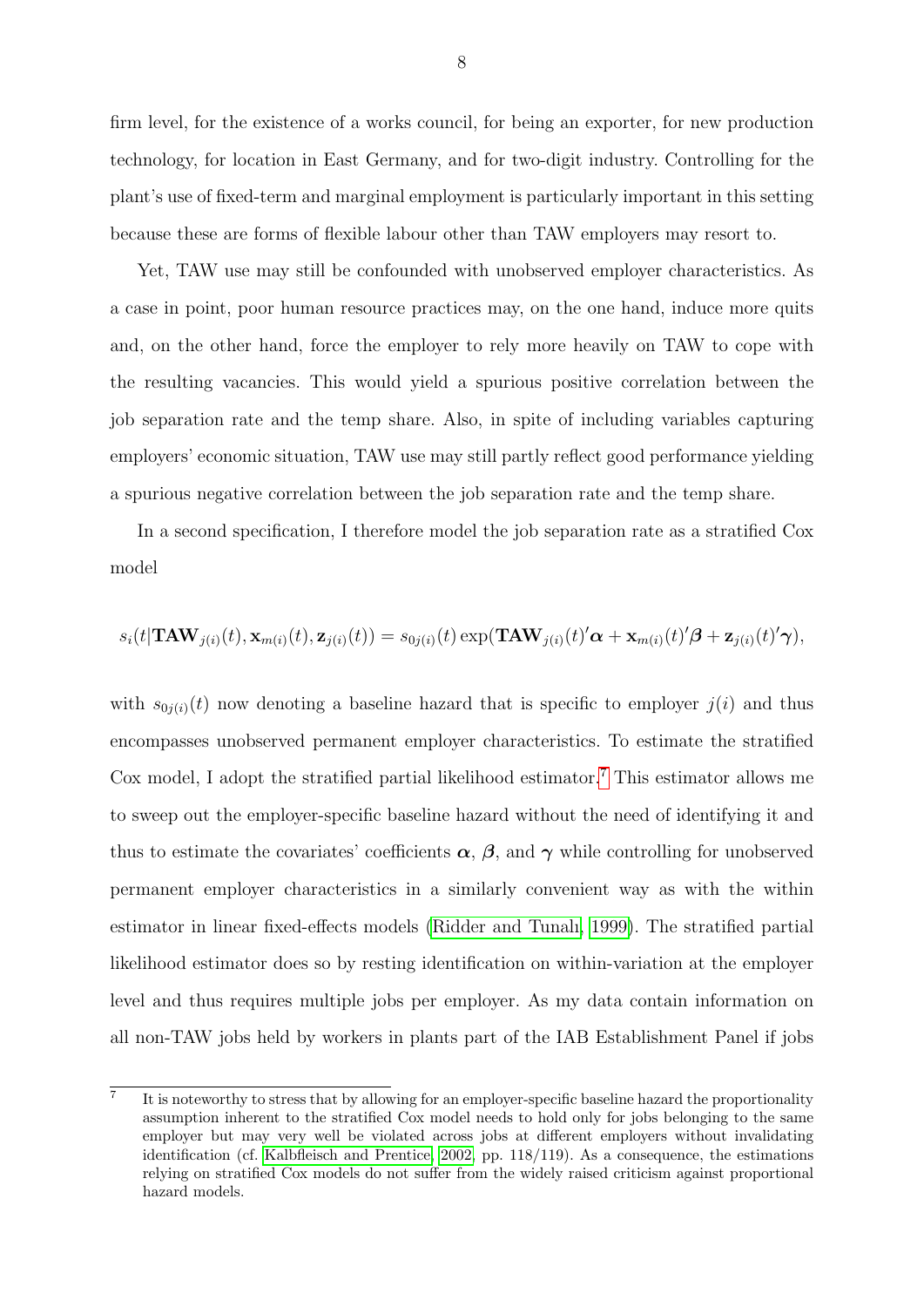are covered by the social security system, estimation of stratified Cox models is feasible. When interpreting the estimated coefficients, though, one has to bear in mind the source of identification. For example,  $\alpha$  is now identified from variation of plants' temp share over time and thus informs one on how the separation rate of non-TAW jobs responds to plant-level changes in TAW use.

To gain additional insight into the source of changes in non-TAW job stability, a third specification splits up the overall job separation rate into the separation rates to employment and non-employment with both separation rates being modelled as (stratified) Cox models as before.[8](#page--1-0) Unfortunately, my data do not allow me to distinguish voluntary quits from involuntary lay-offs. A crude approximation, which is in line with empirical evidence from other data sets, is that separations to employment are predominantly voluntary quits whereas most of the separations to non-employment reflect involuntary dismissals (e.g. [Burda and Mertens, 2001\)](#page-18-10). Applying this approximation, one would expect the effect of TAW to be more pronounced for the separation rate to nonemployment if employers' TAW use were to enhance the job stability of their non-TAW workers through less lay-offs.

### <span id="page-11-0"></span>4 Results

Fitting a Cox model for the separation rate of non-TAW jobs, the results of which are shown in the left column of Table [2,](#page-22-0) I indeed find that non-TAW jobs are more stable in plants resorting to TAW. The reduction in the job separation rate gets statistically significant once the temp share exceeds 5 per cent and peaks once the temp share is beyond 20 per cent. Reported hazard ratios indicate that, compared to plants using no TAW, the job separation rate is 16–18 per cent lower in plants with a temp share of 5–20 per cent. In plants with a temp share of more than 20 per cent, the separation rate is even 35–40 per cent lower, a highly significant effect both from a statistical and an economic

 $\overline{\text{8}}$  Doing so implicitly assumes that separations to employment and non-employment are independent conditionally on observed covariates and permanent unobserved employer characteristics, for otherwise  $s_i(t|\cdot) = s_i^e(t|\cdot) + s_i^n(t|\cdot)$  would not hold (with the superscript e denoting employment and the superscript  $n$  denoting non-employment).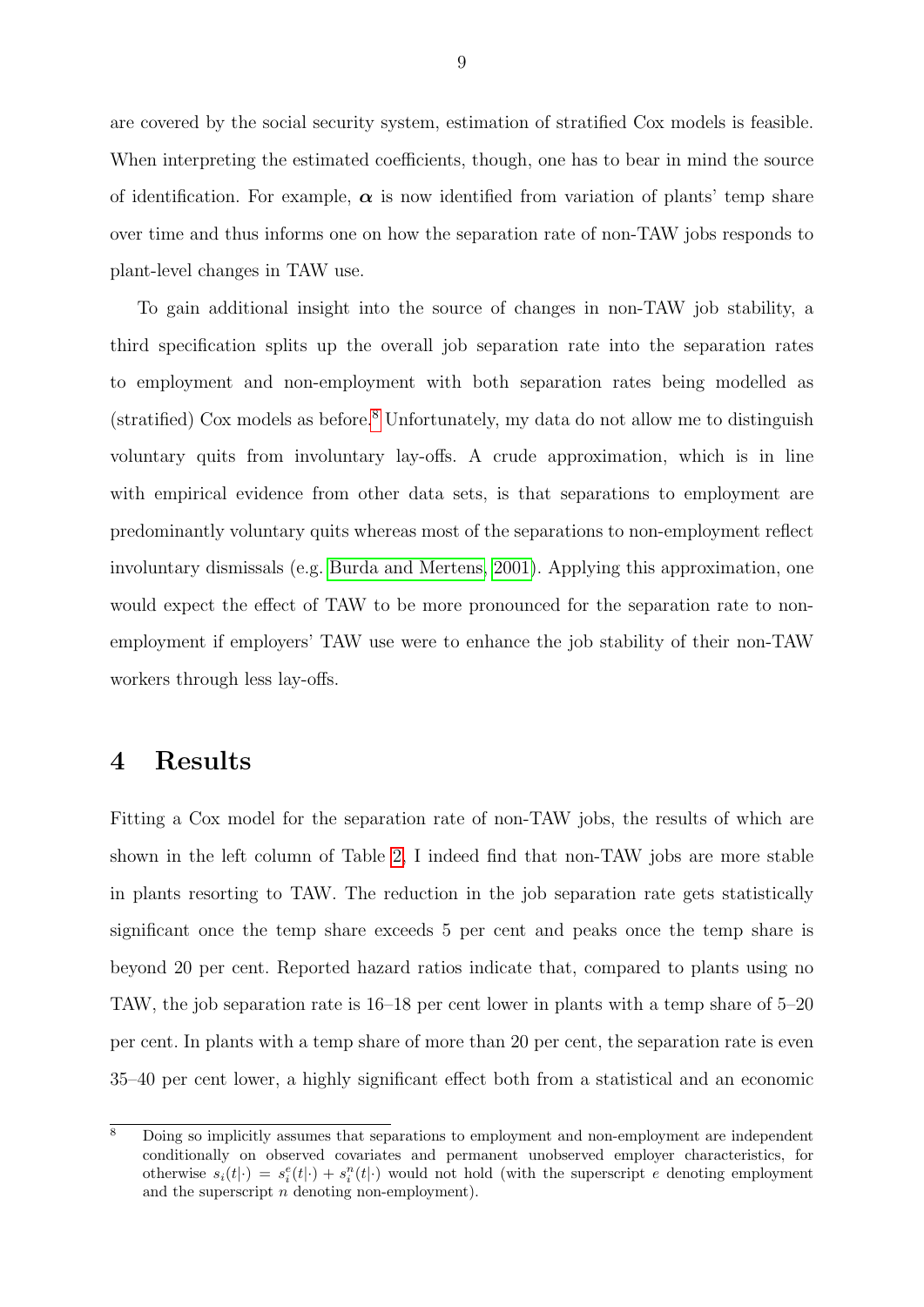point of view.<sup>[9](#page--1-0)</sup> With respect to the other covariates included, it suffices to say that these show no surprises and are generally in line with previous analyses for Germany such as [Boockmann and Steffes](#page-18-11) [\(2010\)](#page-18-11) or [Hirsch](#page-19-6) et al. [\(2010\)](#page-19-6).

#### — Table [2](#page-22-0) about here —

One concern related to my findings is that employers' TAW use may reflect good economic performance and the reduction in job separations may thus merely mirror good plant utilisation rather than regular workers being safeguarded against job losses. To rule this channel out, the Cox model in Tabel [2](#page-22-0) includes several controls for plant performance as well as year dummies that rinse out business cycle effects. Estimations corroborate that separations are indeed lower in well performing plants. Higher revenues, a good profit situation (both in the previous year), and a positive outlook (for the current year) are associated with lower separations (though the latter partial correlation is not statistically significant at conventional levels), whereas a negative outlook comes along with a higher separation rate. Controlling for these measures of plant performance should mitigate worries that the negative partial correlation between the job separation rate and the temp share is driven by high plant utilisation in plants with high temp shares.

Related to this, it is instructive to look at the same variables' impact in a Cox model that does not include the temp share dummies as covariates (see the left column of Table [3\)](#page-23-0). If employers' use of TAW mirrored good performance and at the same time good performance increased job stability, one would expect the plant performance variables to have a more pronounced impact on job separations when dropping the temp share dummies from our model, thereby shutting down the channel of performance through plants' TAW use. Reassuringly, this does not happen. All four variables have the same

<sup>&</sup>lt;sup>9</sup> Given that plants' temp share exceeds 5 per cent for just 19 per cent of the observations in my sample (see Appendix Table [A.1\)](#page-28-0), one is tempted to wonder how relevant these impacts really are. It is important, though, to bear in mind that the temp share is varying markedly over my period of observation and that this number may thus understate employers' TAW use. Taking the time variation into account, I find that slightly more than a third of jobs are with employers whose temp share exceeds 5 per cent at least once in my observational window. Notably, half of plants using TAW at some time in the period of observation have temp shares that exceed 5 per cent at least once. I therefore argue that the estimated impacts are relevant indeed.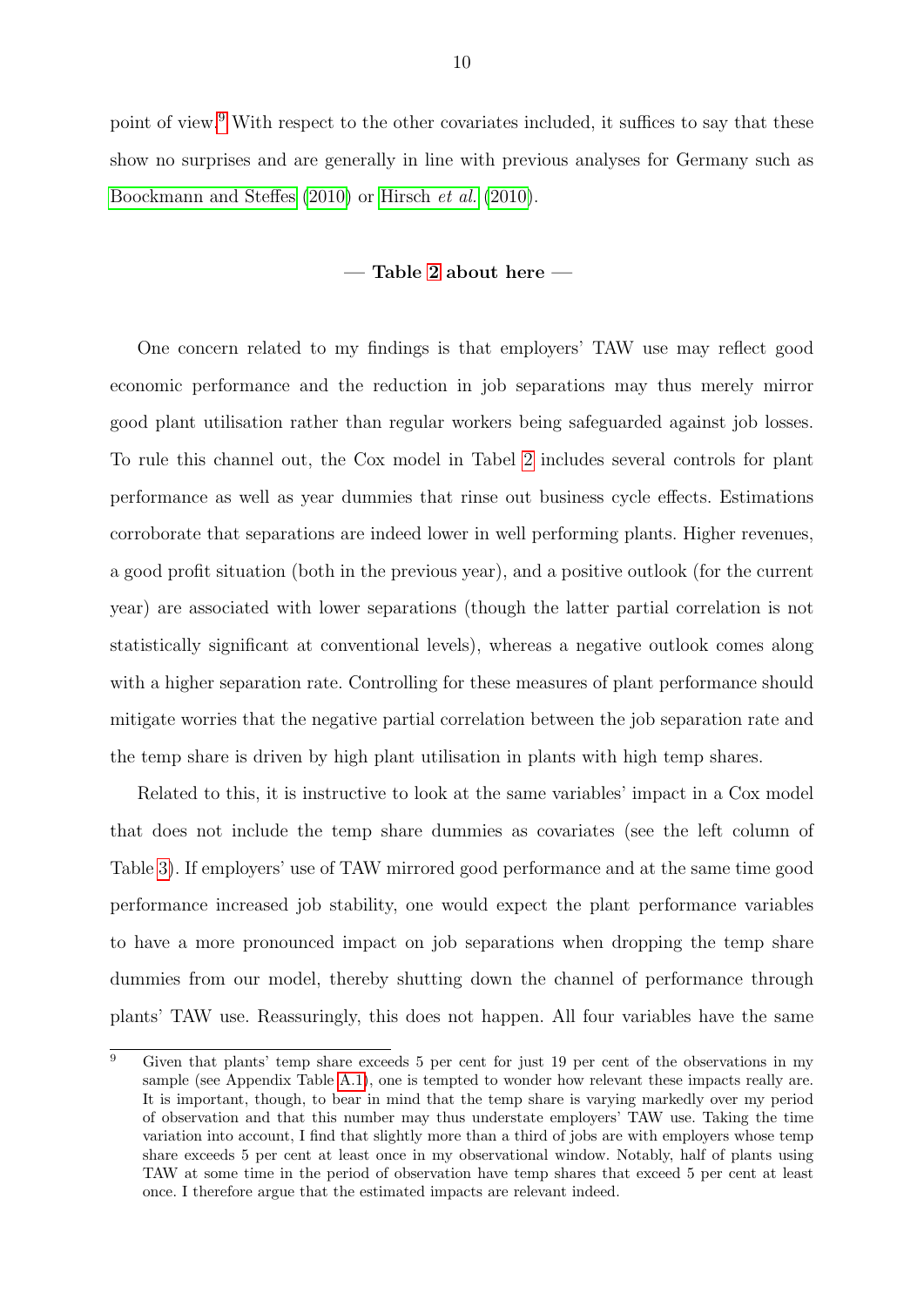quantitative impacts as before, rendering it very unlikely that the marked effect of employers' TAW use on non-TAW job stability is driven by plant performance.

#### — Table [3](#page-23-0) about here —

It is also reassuring to note that the estimated hazard ratios of the temp share dummies are similar in a stratified Cox model that controls for time-invariant unobserved employer characteristics (see the right column of Table [2\)](#page-22-0). As identification in the stratified Cox model relies on within-plant variation of job durations and covariates, the interpretation of the impact of the temp share is now different: I find that an increase in a plant's temp share is associated with a statistically significant drop in the job separation rate once the temp share exceeds 10 per cent, and still the drop is most pronounced once the temp share is beyond 20 per cent. As before, plant performance variables have the same impacts independent of the inclusion of the temp share dummies among the model's covariates (see the right column of Table [3\)](#page-23-0). The positive impact of a rising temp share on job stability is thus unlikely to reflect improved plant performance.

As my sample is made of an inflow sample of jobs starting between 2002 and 2010 and thus of workers with quite low tenure who are less protected by German dismissal protection than high-tenure workers, one may wonder whether estimates based on such a sample exaggerate the impact of TAW on non-TAW workers' job stability. Although my data do not enable me to set up an inflow sample containing high-tenure workers, one viable way to check this conjecture is to use a stock sample of all on-going jobs with plants in my sample between 2002 and 2010. In such a stock sample, however, jobs with long durations are over-represented, yielding length-biased estimates unless adjusted properly. To do so, I follow the length bias correction proposed by [Berger and Black](#page-18-12) [\(1998\)](#page-18-12) and condition stock-sampled job durations on survival up to the beginning of the observational window. Estimated hazard ratios for some of the temp share dummies indeed show a somewhat less strong impact of plants' temp share on the non-TAW job separation rate (see Table [4\)](#page-24-0). Yet, generally they are quantitatively similar to those estimated using the inflow sample (though estimates are considerably less precise as can be seen from the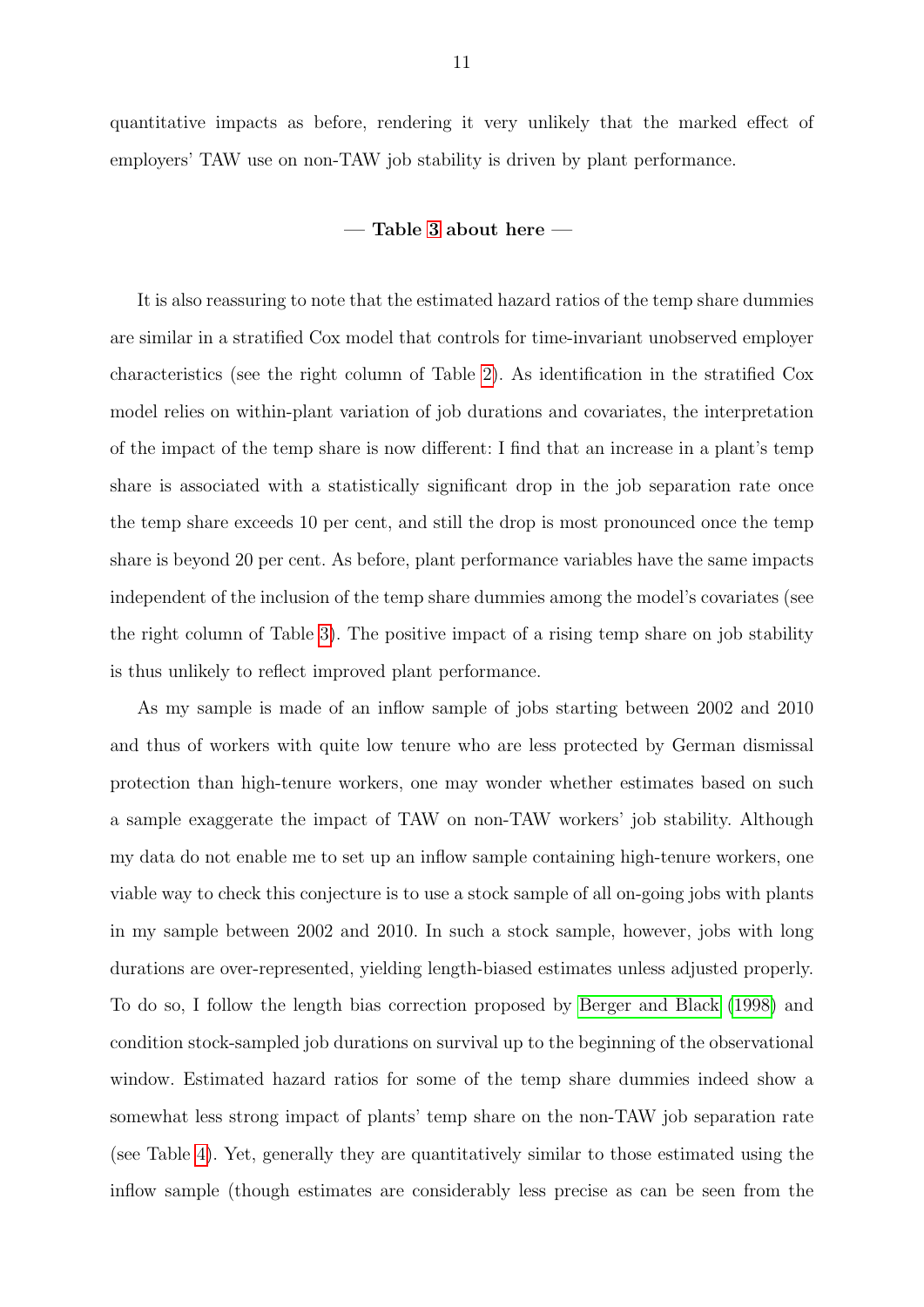marked rise in standard errors). I thus argue that my findings based on an inflow sample of low-tenure jobs do not overstate the impact of plants' TAW use on non-TAW workers' job stability.

#### — Table [4](#page-24-0) about here —

Next, I split up the overall job separation rate into the separation rate to employment and the separation rate to non-employment. If increased non-TAW job stability were to reflect that regular workers are safeguarded against involuntary job losses, one would expect the impact of TAW use on job separations to run mainly through a reduction in the separation rate to non-employment because transitions into non-employment are more likely to be involuntary. And indeed, this is what I find. As can be seen from comparing Tables [5](#page-25-0) and [6,](#page-26-0) estimated hazard ratios do not differ much for most temp share dummies across destination states (though estimation precision is much smaller for the separation rate to employment yielding statistically insignificant hazard ratios for most temp share dummies). Consequently, the relative impact of TAW on the two separation rates is not that different. Yet, about three quarters of jobs in my sample end with a transition into non-employment, and just the remaining quarter involves a transition to employment (see Table [1\)](#page-21-0). Hence, the absolute fall in the separation rate to non-employment is roughly threefold the absolute fall in the separation rate to employment when estimated hazard ratios are similar of magnitude across destination states. Increased job stability in non-TAW jobs is thus primarily driven by reduced separations to non-employment likely to mirror a drop in involuntary dismissals.

— Tables [5](#page-25-0) and [6](#page-26-0) about here —

## <span id="page-14-0"></span>5 Issues of robustness

To scrutinise my results further, I perform several checks of robustness: My results turn out to be highly robust to (i) changing the observational window, (ii) confining the analysis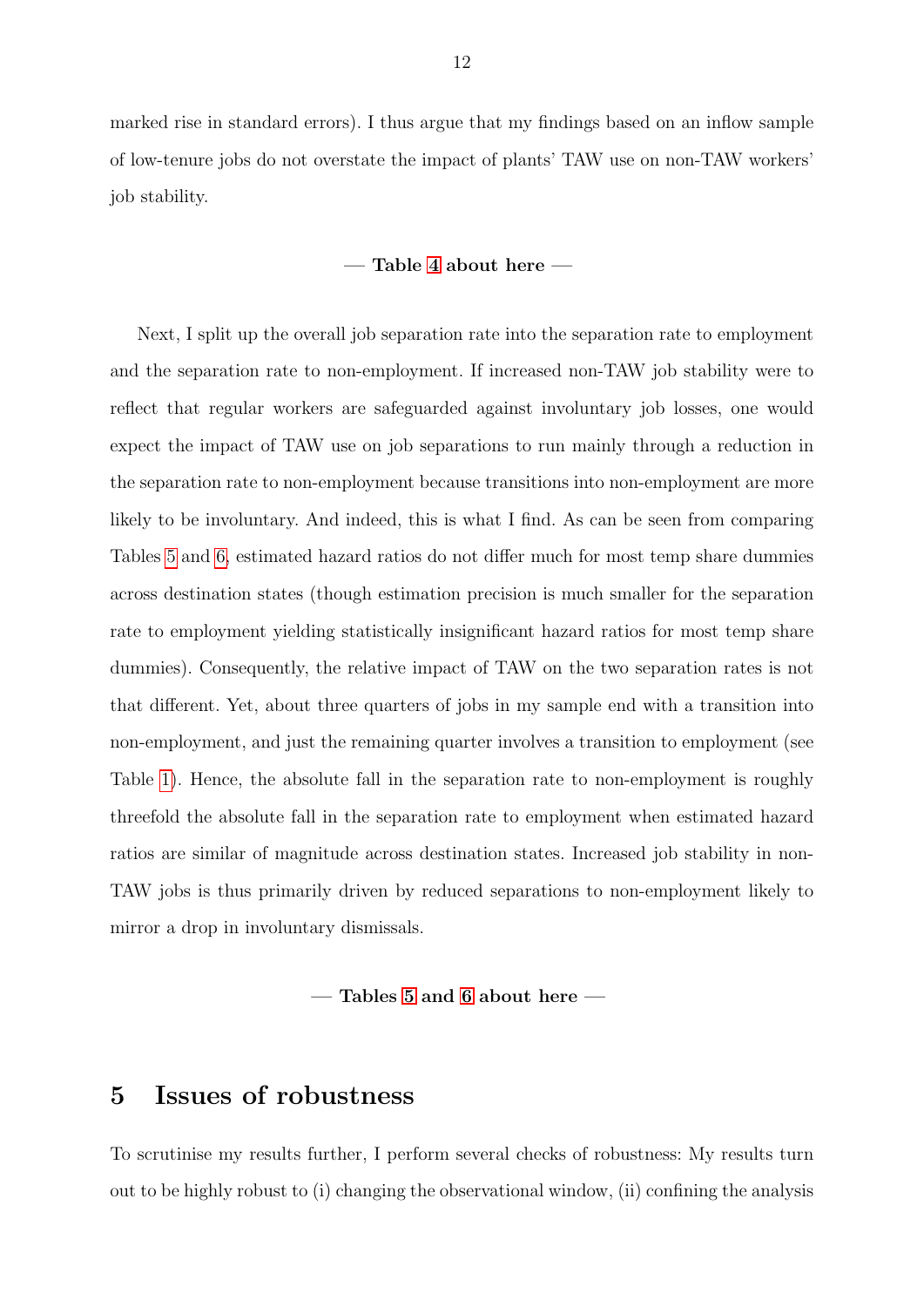to jobs at plants of certain size, and (iii) restricting to certain subgroups of workers. The main results of these robustness checks are summarised in Table [7](#page-27-0) that reports the hazard ratios of the temp share dummies estimated from my preferred specifications based on stratified Cox models.[10](#page--1-0) In all checks of robustness, job stability is substantially increased if plants' temp share rises (both from a statistical and from an economic point of view) and reaches its maximum once plants' temp share exceeds 20 per cent. Furthermore, the impact of the temp share on job stability runs mainly trough reduced job separations to non-employment.

As stressed in Section [1,](#page-3-0) the current regulatory environment for TAW came into effect in 2003 when most regulations concerning the employment contract between temp workers and temp agencies ceased to have any impact. This may have affected employers' use of TAW and may thus influence my findings, although the descriptive evidence in Figure [1](#page-20-0) does not suggest much change in both TAW incidence and prevalence between 2002 and 2003. With respect to the crisis years 2009/2010, I already noted that in 2009 Germany was hit by the Great Recession accompanied by a massive drop in TAW and a marked subsequent recovery of TAW in 2010 (see also Figure [1](#page-20-0) which shows the same pattern for my sample). In a first group of robustness checks, I therefore repeat my analysis excluding either of these two discontinuities from the sample. Dropping the year 2002 involves restricting my analysis to an inflow sample of non-TAW jobs starting between 2003 and 2010. On the other hand, excluding the crisis years 2009/2010 means that I discard jobs starting in 2009 or 2010 and treat jobs that did not end before 2009 as rightcensored. As Table [7](#page-27-0) makes clear, the impact of employers' TAW use on non-TAW job stability remains almost the same when excluding either the pre-reform year 2002 or the crisis years 2009/2010 (although both sample size and the precision of the estimates go down considerably). So my findings cannot stem from either of these discontinuities.

<sup>&</sup>lt;sup>10</sup> Note that estimated hazard ratios give the estimated relative change in the respective separation rates associated with a rise in the temp share but not the absolute change in the rate. Despite similar hazard ratios, absolute changes in the separation rate could thus differ across subsamples if there were substantial differences in the levels of the separation rate. As Appendix Table [A.2](#page-29-0) makes clear, separation rates do not differ that much across subsamples (by no more than 15 per cent). Hence, comparing hazard ratios is not misleading. What is more, within all subsamples roughly three quarters of jobs end with a transition to non-employment. So similar hazard ratios across destination states still imply that the absolute fall in the separation rate to non-employment is about threefold the absolute fall in the separation rate to employment.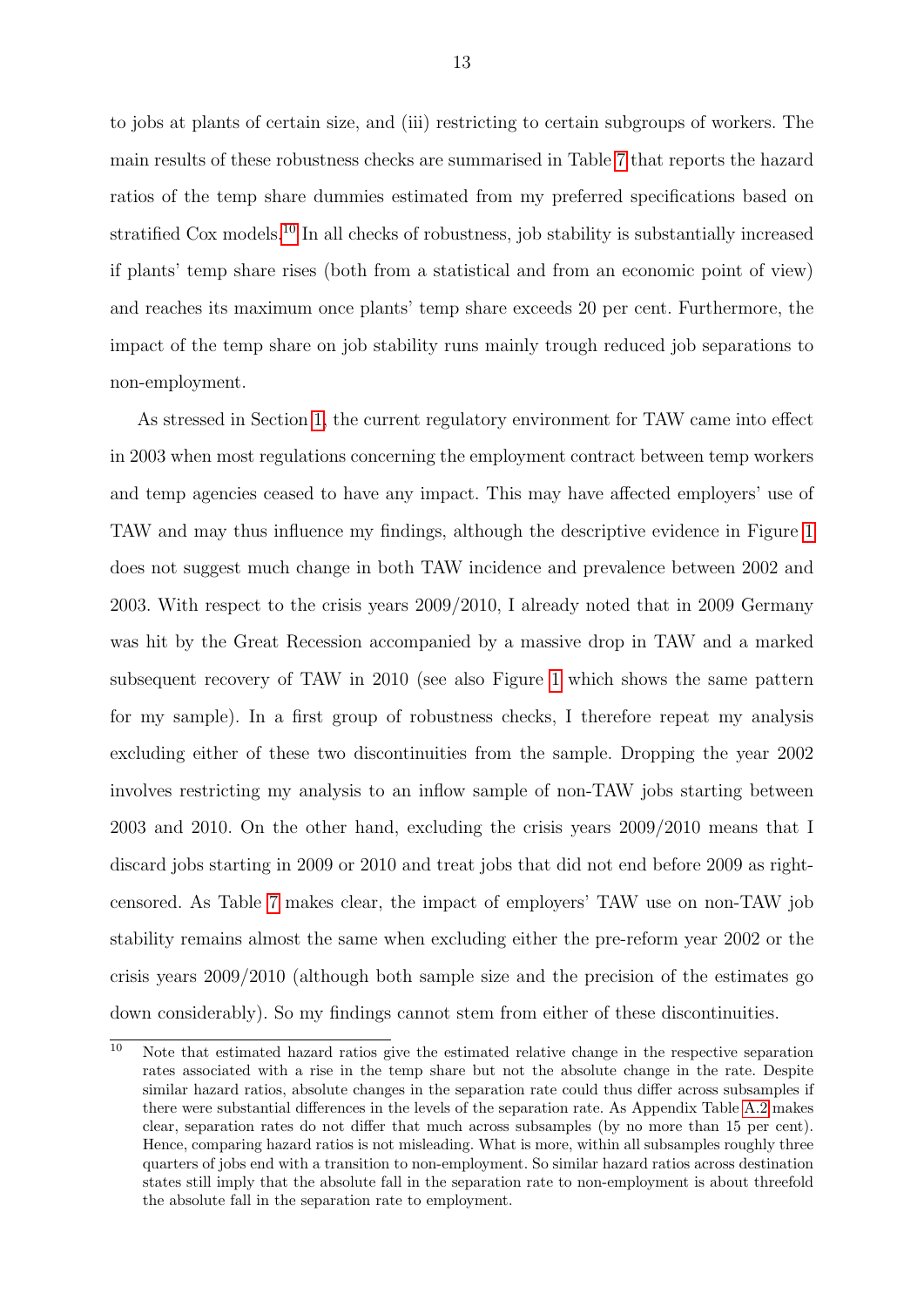#### — Table [7](#page-27-0) about here —

In a second group of robustness checks, I discard jobs in either plants with no more than 10 workers or plants with less than 200 workers. One reason for doing so is entirely technical: In small plants, a small change in the number of temps assigned translates into a big change in the temp share among these plants' workers. So restricting analysis to large plants may be less noisy. Another reason is that plants with ten or less workers are generally not subject to German dismissal protection and may thus have less use/need for TAW (and other forms of flexible labour). What is more, segmentation of workers into a core and a peripheral workforce seems less plausible in small plants that arguably have less division of labour at plant level. As is clear from Table [7,](#page-27-0) my results do not change when confining analysis to plants with more than 10 or at least 200 workers and are thus also robust in this respect.

In a final group of robustness checks, I restrict analysis to either full-time jobs or male workers to see whether job stability is differently affected among these subgroups of workers. Unfortunately, I do not have enough observations to perform separate analyses for part-time jobs or female workers. For both these subgroups, separate analyses would yield very imprecise estimates rendering a convincing interpretation of these impossible. As is clear from Table [7,](#page-27-0) the impact of plants' TAW use is exactly the same when excluding part-time jobs or female workers. Again, these results underscore the robustness of my findings.

## <span id="page-16-0"></span>6 Conclusions

Using an inflow sample of jobs in Germany starting in 2002–2010, this paper has investigated the impact of employers' use of TAW on regular workers' job stability. In line with dual labour market theory, I found that non-TAW job stability is larger with employers that resort to TAW.

Fitting Cox models that include a group of dummies for plants' share of temps in the workforce as covariates, my main results are (i) that the separation rate of non-TAW jobs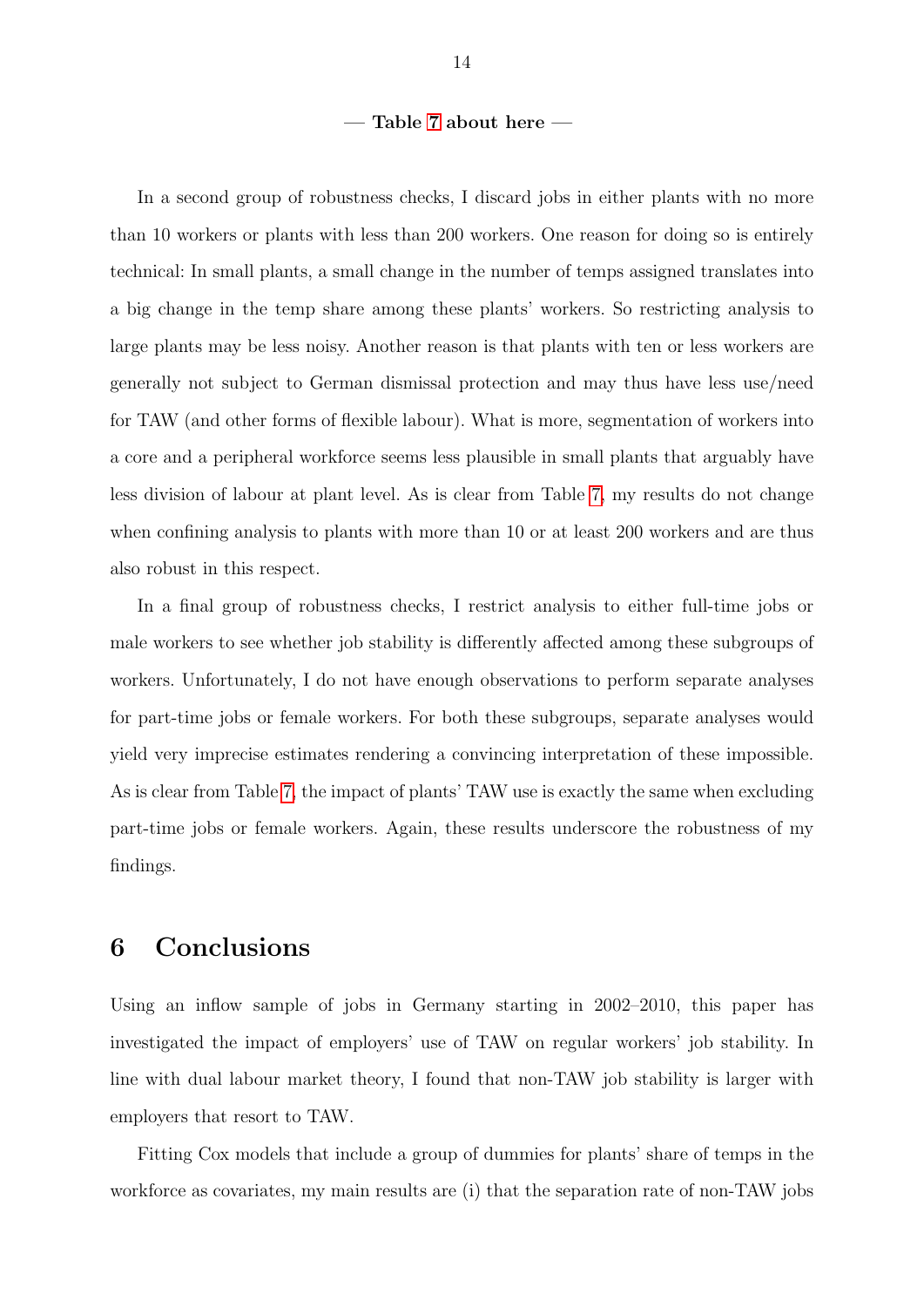is significantly lower if employers' temp share exceeds 5 per cent, (ii) that the effect on job stability peaks once the temp share exceeds 20 per cent, and (iii) that the dampening of job separations is mainly driven by reduced transitions into non-employment likely to mirror less involuntary dismissals of workers. These findings turned out to be highly robust, in particular to controlling for unobserved permanent employer characteristics by means of estimating stratified Cox models and to changes in the observational window that encompasses as well a major reform in Germany's TAW legislation in 2003 as the labour market disruption of the Great Recession in 2009/2010. What is more, further checks of robustness made clear that my results are unlikely to mirror good economic performance that at the same time boosts plants' temp share and dampens their layoffs. My findings thus suggest that regular workers are indeed safeguarded against involuntary job losses.

To the best of my knowledge, this is the first study to document at the plant rather than at some aggregate labour market level that employers' use of peripheral workers stabilises core workers' jobs. Although my findings are suggestive that employers use flexible forms of labour like TAW to buffer core workers, a deficiency with my data is that I cannot observe whether job separations were voluntary or involuntary but just, as proxy for this distinction, whether jobs ended with a transition to employment or non-employment. This adds some blurredness when it comes to interpreting my findings. It would also be instructive to know whether the effect of plants' TAW use on regular workers' job stability differs depending on the type of temps assigned, say in terms of temps' occupations or skills. In order to investigate this possible heterogeneity in the effect of TAW on job stability, one would need more information on temps and their assignments than are available in my data. Both these aspects point at promising avenues future research relying on richer data could take.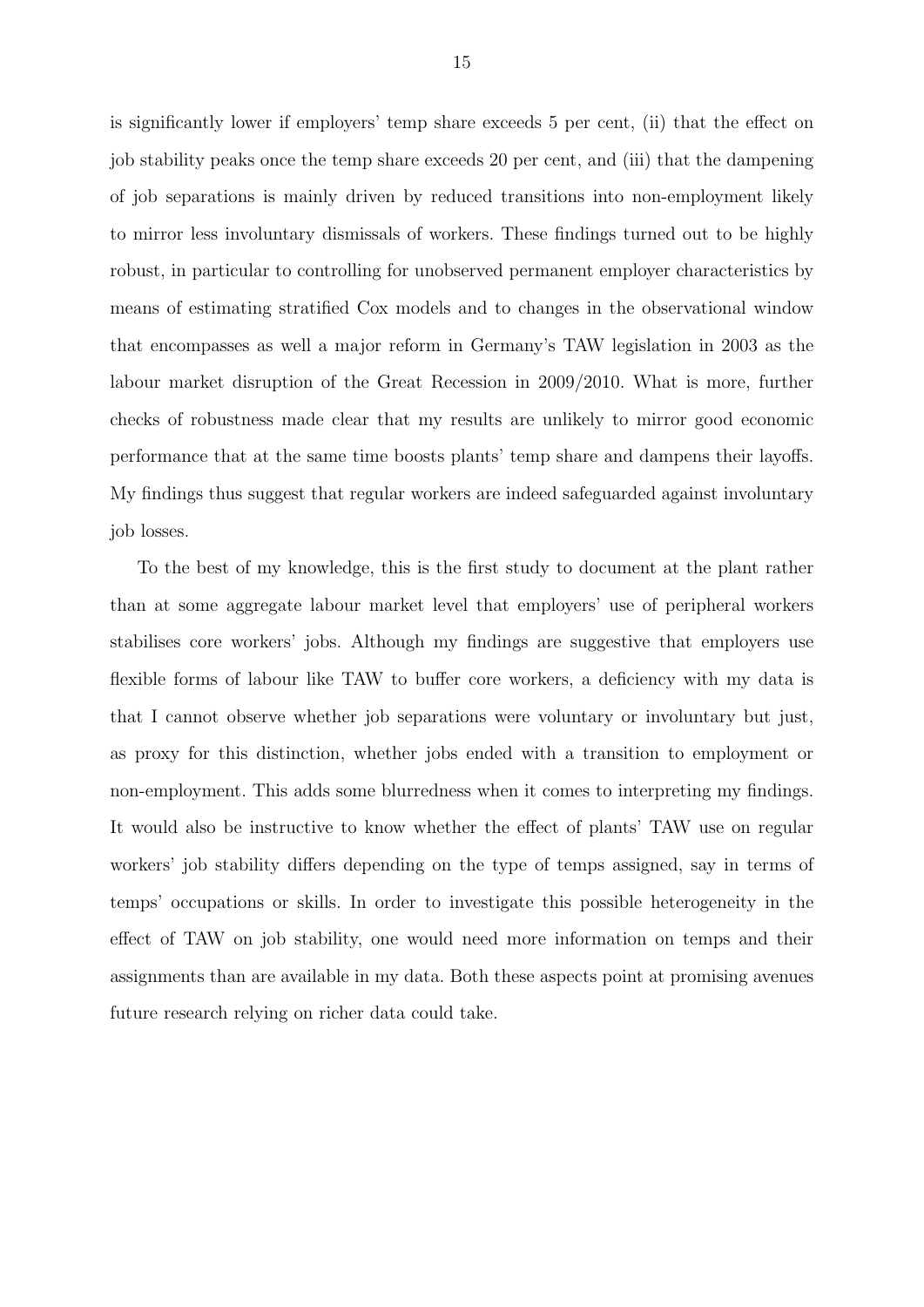## References

- <span id="page-18-5"></span>ALDA, H., BENDER, S., and GARTNER, H. (2005), 'The linked employer-employee dataset created from the IAB establishment panel and the process-produced data of the IAB (LIAB),' Schmollers Jahrbuch,  $125(2):327-336$ .
- <span id="page-18-4"></span>Antoni, M. and Jahn, E.J. (2009), 'Do changes in regulation affect employment duration in temporary help agencies?' Industrial and Labor Relations Review,  $62(2):226-251.$
- <span id="page-18-9"></span>BARTELHEIMER, P. and WIECK, M. (2005), 'Arbeitslosigkeit und Unterbeschäftigung,'  $in$  Soziologisches Forschungsinstitut, Institut für Arbeitsmarkt- und Berufsforschung, Institut für Sozialwissenschaftliche Forschung, and Internationales Institut für empirische Sozialökonomie (eds.), 'Berichterstattung zur sozioökonomischen Entwicklung in Deutschland – Arbeit und Lebensweisen. Erster Bericht,' pp. 271–302, Wiesbaden: VS Verlag für Sozialwissenschaften.
- <span id="page-18-12"></span>BERGER, M.C. and BLACK, D.A. (1998), 'The duration of medicaid spells: An analysis using flow and stock samples,' Review of Economics and Statistics, 33(4):667–675.
- <span id="page-18-0"></span>BOERI, T. (2011), 'Institutional reforms and dualism in European labor markets,' in O.C. Ashenfelter and D.E. Card (eds.), 'Handbook of Labor Economics,' vol. 4B, pp. 1173–1236, Amsterdam: Elsevier.
- <span id="page-18-11"></span>Boockmann, B. and Steffes, S. (2010), 'Workers, firms, or institutions: What determines job duration for male employees in Germany?' Industrial and Labor *Relations Review*,  $64(1):109-127$ .
- <span id="page-18-10"></span>BURDA, M.C. and MERTENS, A. (2001), 'Estimating wage losses of displaced workers in Germany,' Labour Economics, 8(1):15–41.
- <span id="page-18-1"></span>CIETT (2012), The Agency Work Industry around the World: Economic Report 2012 Edition, Brussels: CIETT.
- <span id="page-18-6"></span>ELLGUTH, P., KOHAUT, S., and MÖLLER, I. (2014), 'The IAB Establishment Panel methodological essentials and data quality,' Journal for Labour Market Research, 47(1– 2):27–41.
- <span id="page-18-3"></span>Federal Employment Agency (2012), Arbeitsmarktberichterstattung: Der Arbeitsmarkt in Deutschland, Zeitarbeit – aktuelle Entwicklungen, Nuremberg: Federal Employment Agency.
- <span id="page-18-7"></span>FITZENBERGER, B., OSIKOMINU, A., and VÖLTER, R. (2006), 'Imputation rules to improve the education variable in the IAB employment subsample,' Schmollers Jahrbuch, 126(3):405–436.
- <span id="page-18-8"></span>FREIER, R. and STEINER, V. (2008), "Marginal employment": Stepping stone or dead end? Evaluating the German experience,' Zeitschrift für ArbeitsmarktForschung (Journal for Labour Market Research), 41(2/3):223–243.
- <span id="page-18-2"></span>HIRSCH, B. and MUELLER, S. (2012), 'The productivity effect of temporary agency work: Evidence from German panel data,' Economic Journal, 122(562):F216–F235.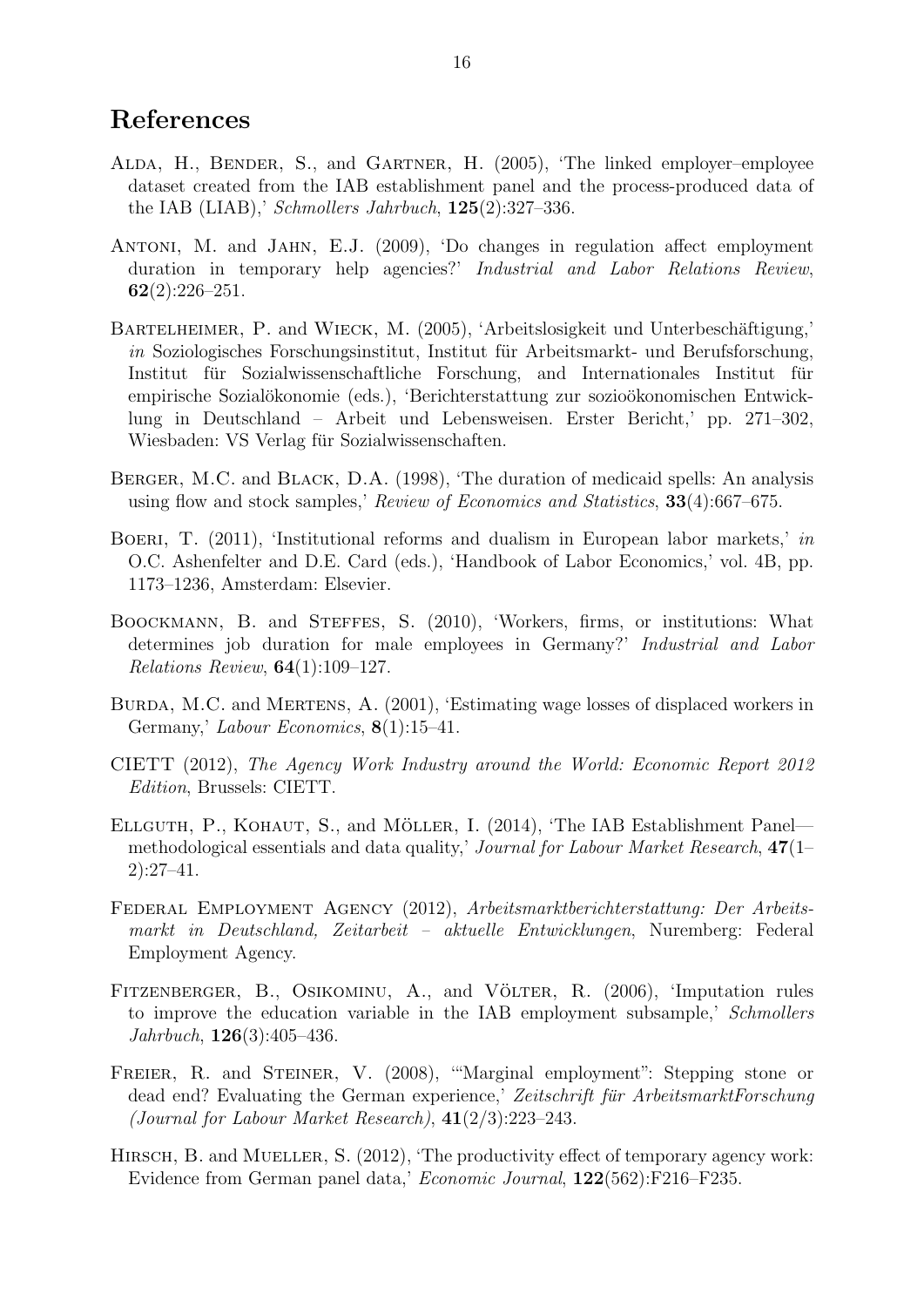- <span id="page-19-6"></span>HIRSCH, B., SCHANK, T., and SCHNABEL, C. (2010), 'Works councils and separations: Voice, monopoly, and insurance effects,' Industrial Relations, 49(4):566–592.
- <span id="page-19-1"></span>JAHN, E.J. and WEBER, E. (2014a), The effect of temporary help jobs on employment volatility, Labor and Socio-Economic Research Center, University of Erlangen– Nuremberg, LASER Discussion Paper No. 78.
	- $-$  (2014b), 'Identifying the substitution effect of temporary agency employment,' Macroeconomic Dynamics, forthcoming.
- <span id="page-19-5"></span><span id="page-19-3"></span>KALBFLEISCH, J.D. and PRENTICE, R.L. (2002), The Statistical Analysis of Failure Time Data, Hoboken, NJ: John Wiley & Sons.
- <span id="page-19-2"></span>Klosterhuber, W., Heining, J., and Seth, S. (2013), Linked employer–employee data from the IAB: LIAB longitudinal model 1993–2010 (LIAB LM 9310), Institute for Employment Research, Nuremberg, FDZ-Datenreport 8/2013.
- <span id="page-19-4"></span>RIDDER, G. and TUNALI, I. (1999), 'Stratified partial likelihood estimation,' Journal of Econometrics, 92(2):193–232.
- <span id="page-19-0"></span>Saint-Paul, G. (1996), Dual Labor Markets: A Macroeconomic Perspective, Cambridge, MA: MIT Press.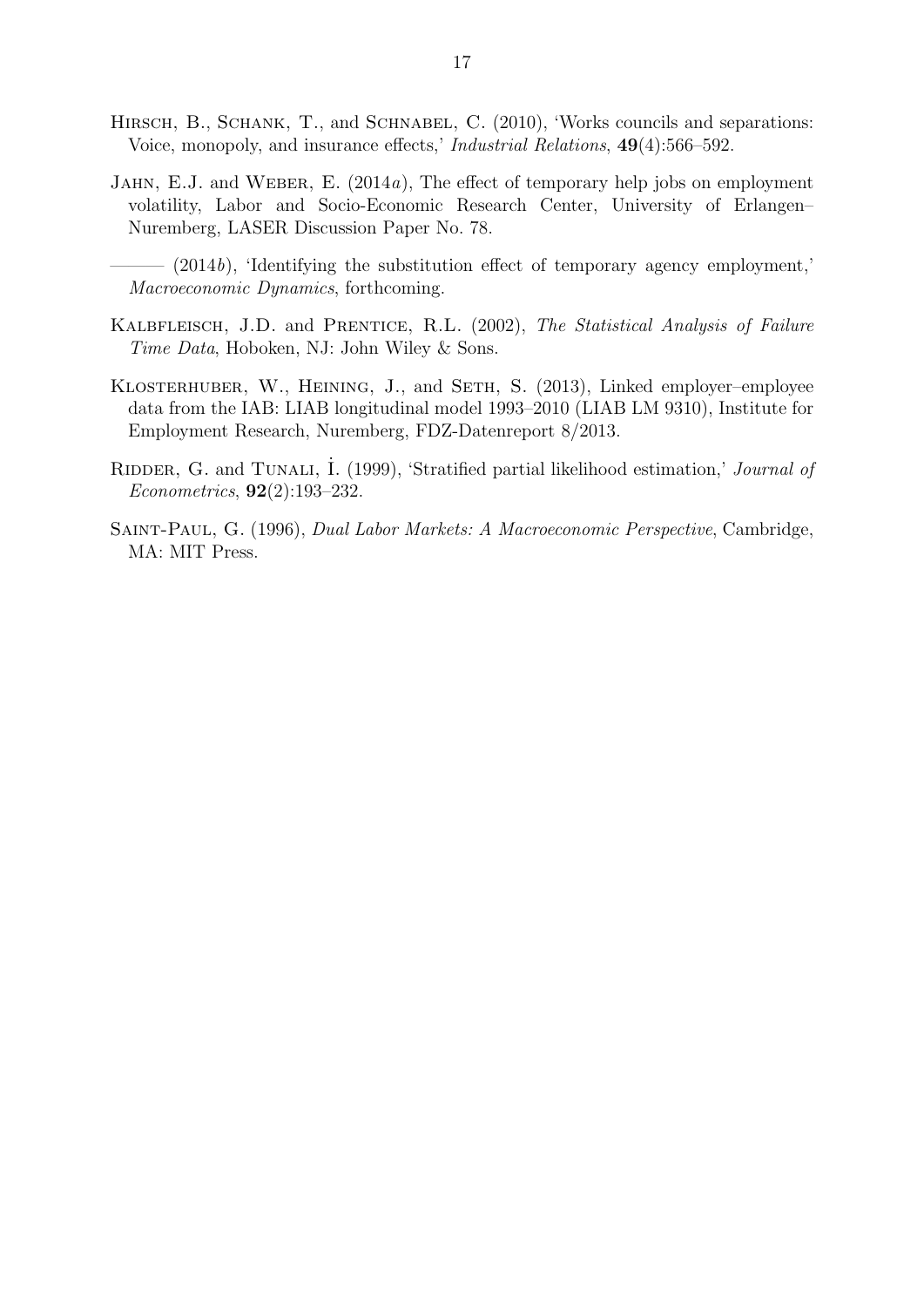## Figures

<span id="page-20-0"></span>

Figure 1: Plants' use of temporary agency work (LIAB longitudinal model, 2002–2010).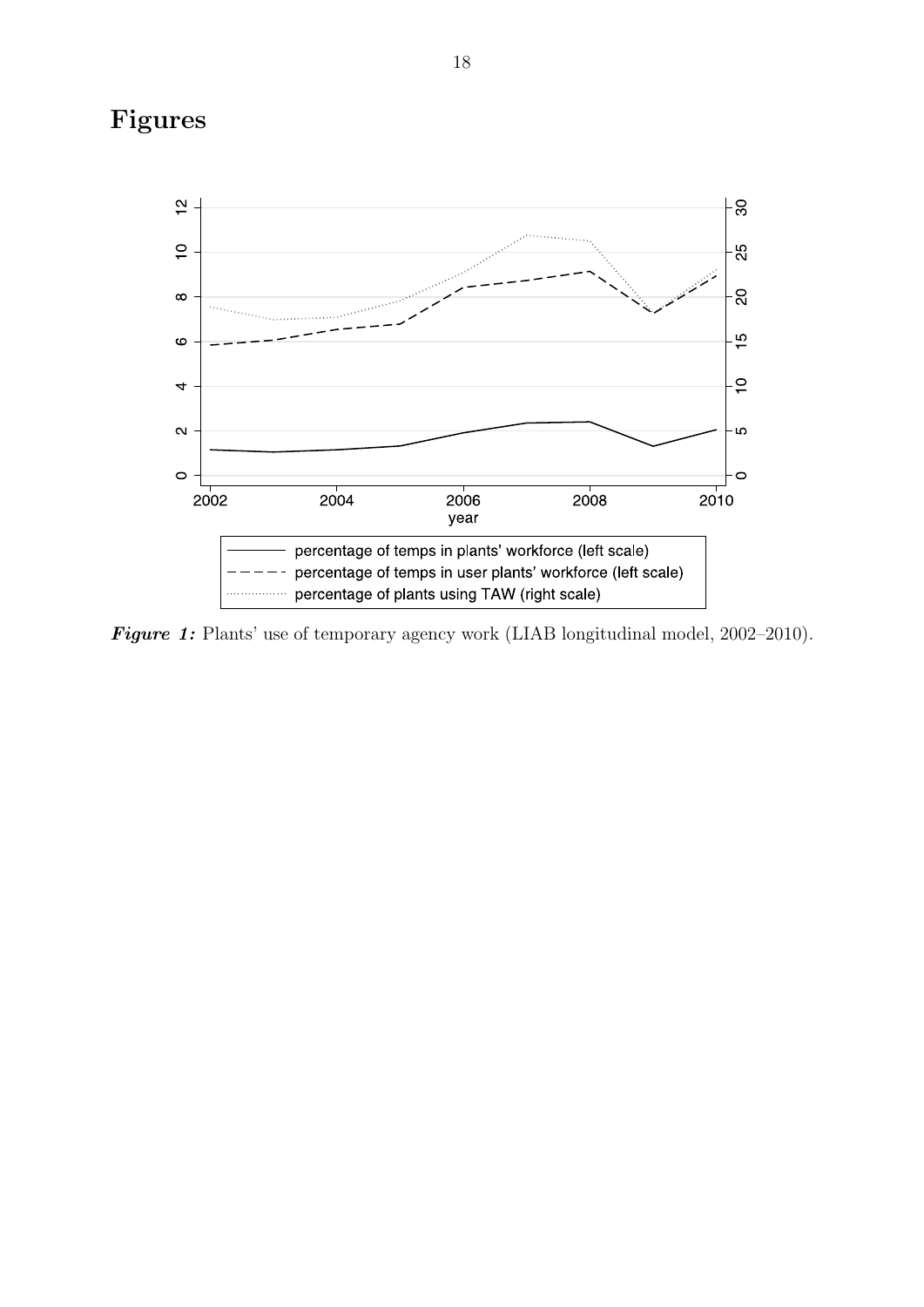## <span id="page-21-0"></span>Tables

| Jobs                          | 84,027 |        |
|-------------------------------|--------|--------|
| Workers                       | 75,540 |        |
| Plants                        | 2,016  |        |
|                               |        |        |
| Average job duration (days)   | 826    |        |
| Median job duration (days)    | 551    |        |
|                               |        |        |
| Separations to employment     | 12,621 | (15.0) |
| Separations to non-employment | 42,350 | (50.4) |
| Right-censored job durations  | 29,056 | (34.6) |
|                               |        |        |

Table 1: Jobs and separations

Notes: The data set used is the LIAB longitudinal model, 2002– 2010. Percentages in parentheses.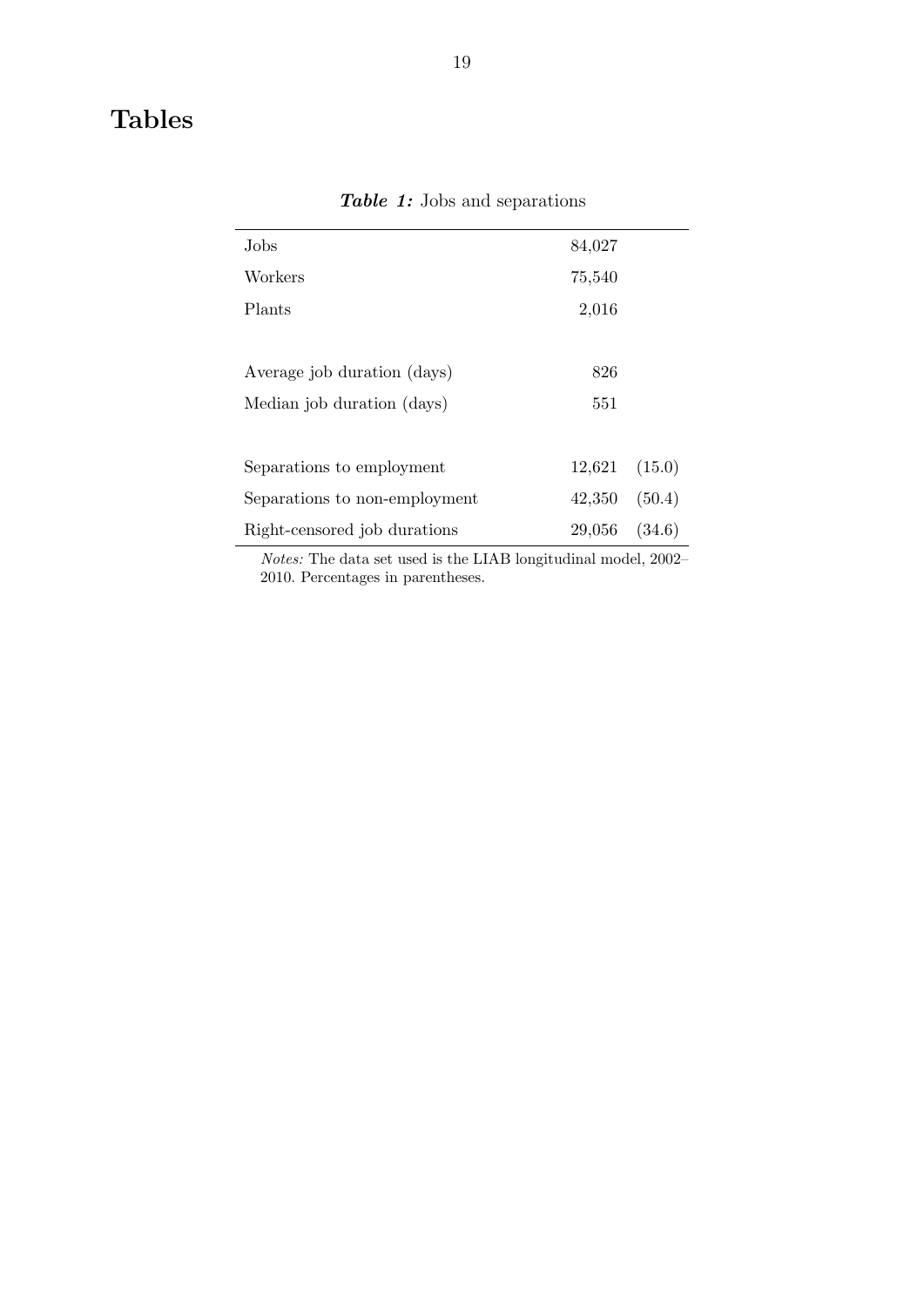<span id="page-22-0"></span>

|                                      | Cox model             | Stratified Cox       |  |
|--------------------------------------|-----------------------|----------------------|--|
| Temp share $\in (0, 0.05]$           | 0.942<br>(0.046)      | 0.984<br>(0.050)     |  |
| Temp share $\in (0.05, 0.1]$         | $0.818***$ $(0.055)$  | (0.073)<br>0.908     |  |
| Temp share $\in (0.1, 0.15]$         | (0.067)<br>$0.842**$  | (0.062)<br>$0.843**$ |  |
| Temp share $\in (0.15, 0.2]$         | (0.092)<br>$0.819*$   | (0.085)<br>$0.753**$ |  |
| Temp share $\in (0.2, 0.25]$         | $0.651***$ (0.067)    | $0.567***$ $(0.112)$ |  |
| Temp share $> 0.25$                  | $0.603***$ $(0.069)$  | $0.557***$ $(0.073)$ |  |
| Female                               | $1.129***$ (0.037)    | $1.111***$ (0.032)   |  |
| Non-German nationality               | $1.126***$ $(0.045)$  | $1.081**$<br>(0.035) |  |
| Part-time job                        | (0.088)<br>0.943      | (0.072)<br>$0.852*$  |  |
| Medium-skilled                       | $0.604***$ $(0.027)$  | $0.671***$ $(0.034)$ |  |
| High-skilled                         | $0.599***$ $(0.034)$  | $0.640***$ $(0.036)$ |  |
| Age $26-30$ years                    | $0.733***$ $(0.021)$  | $0.759***$ $(0.020)$ |  |
| Age $31-35$ years                    | $0.672***$ $(0.023)$  | $0.693***$ $(0.022)$ |  |
| Age $36-40$ years                    | $0.579***$ $(0.021)$  | $0.601***$ $(0.021)$ |  |
| Age $41-45$ years                    | $0.572***$ $(0.023)$  | $0.587***$ $(0.023)$ |  |
| Age $46-50$ years                    | $0.622***$ (0.024)    | $0.626***$ $(0.022)$ |  |
| Age $51-55$ years                    | (0.033)<br>$0.927**$  | $0.867***$ $(0.029)$ |  |
| Good profit situation                | $0.890***$ $(0.032)$  | $0.845***$ $(0.033)$ |  |
| Log revenues                         | (0.028)<br>$0.929**$  | $1.201***$ $(0.081)$ |  |
| Positive outlook                     | 0.952<br>(0.036)      | (0.036)<br>0.944     |  |
| Negative outlook                     | $1.189***$<br>(0.051) | $1.091**$<br>(0.042) |  |
| Plant size 10-19                     | 0.930<br>(0.070)      | (0.076)<br>0.874     |  |
| Plant size 20-49                     | (0.084)<br>0.939      | (0.086)<br>0.898     |  |
| Plant size 50-99                     | (0.105)<br>$0.975\,$  | (0.101)<br>0.823     |  |
| Plant size 100-199                   | (0.138)<br>1.070      | $0.646***$ (0.094)   |  |
| Plant size 200-499                   | (0.173)<br>1.111      | $0.596***$ $(0.113)$ |  |
| Plant size 500-999                   | (0.247)<br>1.218      | $0.565***$ $(0.124)$ |  |
| Plant size $\geq 1,000$              | (0.232)<br>1.143      | $0.389***$ $(0.117)$ |  |
| Share of female workers              | (0.112)<br>0.861      | (0.178)<br>0.754     |  |
| Share of skilled workers             | $0.746***$ $(0.071)$  | $0.815*$<br>(0.091)  |  |
| Share of part-time workers           | (0.086)<br>0.859      | (0.141)<br>1.180     |  |
| Share of fixed-term workers          | $1.769***$<br>(0.199) | (0.209)<br>1.063     |  |
| Share of marginal workers            | (0.185)<br>1.163      | (0.392)<br>1.501     |  |
| Collective agreement at sector level | (0.043)<br>0.976      | (0.044)<br>0.943     |  |
| Collective agreement at firm level   | (0.049)<br>$0.862***$ | (0.071)<br>0.984     |  |
| Works council                        | (0.053)<br>$0.894*$   | (0.075)<br>0.920     |  |
| Exporting plant                      | (0.067)<br>1.035      | (0.099)<br>1.080     |  |
| New production technology            | (0.044)<br>0.948      | (0.060)<br>0.925     |  |

Table 2: Determinants of the overall job separation rate

Notes: The data set used is the LIAB longitudinal model, 2002–2010. Stratified Cox models allow for plant-specific baseline hazards. Reported numbers are hazard ratios with standard errors clustered at the plant level in parentheses. \*\*\*/\*\*/\* denotes statistical significance at the  $1/5/10$  per cent level. Further covariates are dummies for one-digit occupation, two-digit industry, plant location in East Germany, and year of observation.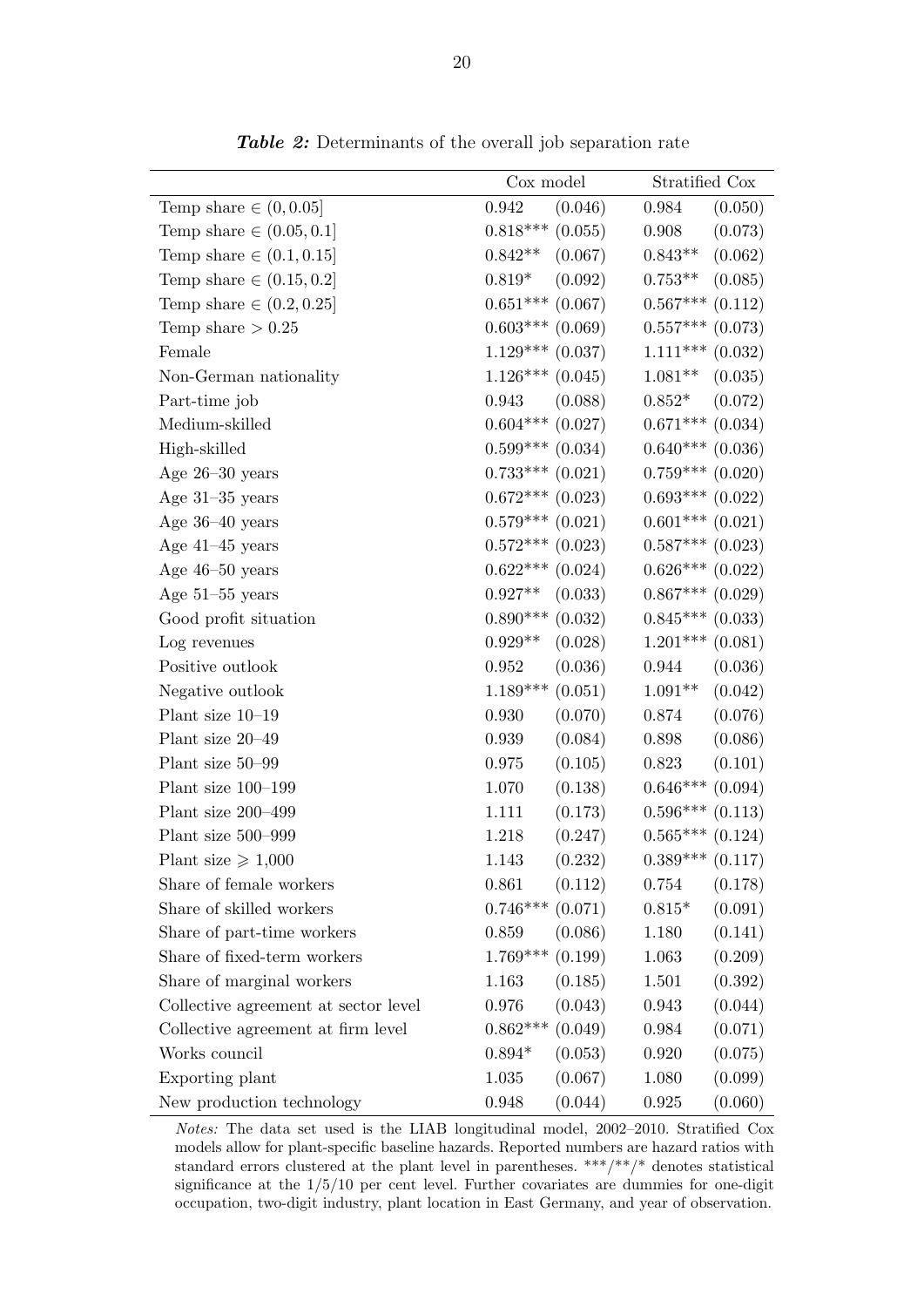|                                      | Cox model                  | Stratified Cox        |  |
|--------------------------------------|----------------------------|-----------------------|--|
| Female                               | $1.130***$<br>(0.037)      | $1.111***$<br>(0.032) |  |
| Non-German nationality               | $1.122***$<br>(0.046)      | $1.080**$<br>(0.035)  |  |
| Part-time job                        | (0.088)<br>0.943           | $0.853*$<br>(0.072)   |  |
| Medium-skilled                       | $0.605^{***}\;$<br>(0.027) | $0.670***$<br>(0.034) |  |
| High-skilled                         | $0.597***$<br>(0.034)      | $0.639***$<br>(0.036) |  |
| Age $26-30$ years                    | $0.732***$<br>(0.021)      | $0.760***$<br>(0.020) |  |
| Age $31-35$ years                    | $0.672***$ (0.023)         | $0.693***$ $(0.022)$  |  |
| Age 36-40 years                      | $0.579***$<br>(0.021)      | $0.601***$<br>(0.021) |  |
| Age $41-45$ years                    | $0.572***$<br>(0.023)      | $0.588***$<br>(0.023) |  |
| Age $46-50$ years                    | $0.623***$<br>(0.024)      | $0.627***$ $(0.022)$  |  |
| Age $51-55$ years                    | $0.930**$<br>(0.033)       | $0.869***$ $(0.029)$  |  |
| Good profit situation                | $0.881***$<br>(0.031)      | $0.839***$<br>(0.033) |  |
| Log revenues                         | $0.922***$<br>(0.028)      | $1.173**$<br>(0.079)  |  |
| Positive outlook                     | (0.036)<br>0.950           | (0.036)<br>0.939      |  |
| Negative outlook                     | $1.200***$<br>(0.052)      | $1.102**$<br>(0.043)  |  |
| Plant size 10-19                     | (0.070)<br>0.936           | 0.883<br>(0.075)      |  |
| Plant size 20-49                     | (0.084)<br>0.947           | 0.909<br>(0.085)      |  |
| Plant size 50-99                     | (0.108)<br>0.989           | (0.102)<br>0.839      |  |
| Plant size 100-199                   | 1.074<br>(0.141)           | $0.656***$<br>(0.095) |  |
| Plant size 200-499                   | 1.114<br>(0.176)           | $0.606***$<br>(0.116) |  |
| Plant size 500-999                   | 1.221<br>(0.249)           | $0.585**$<br>(0.130)  |  |
| Plant size $\geq 1,000$              | (0.238)<br>1.157           | $0.407***$<br>(0.123) |  |
| Share of female workers              | 0.864<br>(0.115)           | 0.754<br>(0.177)      |  |
| Share of skilled workers             | $0.767***$<br>(0.076)      | $0.821*$<br>(0.093)   |  |
| Share of part-time workers           | (0.088)<br>0.873           | (0.143)<br>1.197      |  |
| Share of fixed-term workers          | $1.806***$<br>(0.206)      | (0.214)<br>1.072      |  |
| Share of marginal workers            | 1.183<br>(0.190)           | 1.475<br>(0.382)      |  |
| Collective agreement at sector level | 0.981<br>(0.045)           | 0.945<br>(0.045)      |  |
| Collective agreement at firm level   | $0.859***$<br>(0.049)      | (0.070)<br>0.984      |  |
| Works council                        | (0.055)<br>$0.893*$        | 0.909<br>(0.071)      |  |
| Exporting plant                      | 1.035<br>(0.067)           | (0.100)<br>1.082      |  |
| New production technology            | (0.043)<br>0.959           | (0.060)<br>0.930      |  |

<span id="page-23-0"></span>Table 3: Determinants of the overall job separation rate when not controlling for plants' TAW use

Notes: The data set used is the LIAB longitudinal model, 2002–2010. Stratified Cox models allow for plant-specific baseline hazards. Reported numbers are hazard ratios with standard errors clustered at the plant level in parentheses. \*\*\*/\*\*/\* denotes statistical significance at the 1/5/10 per cent level. Further covariates are dummies for one-digit occupation, two-digit industry, plant location in East Germany, and year of observation.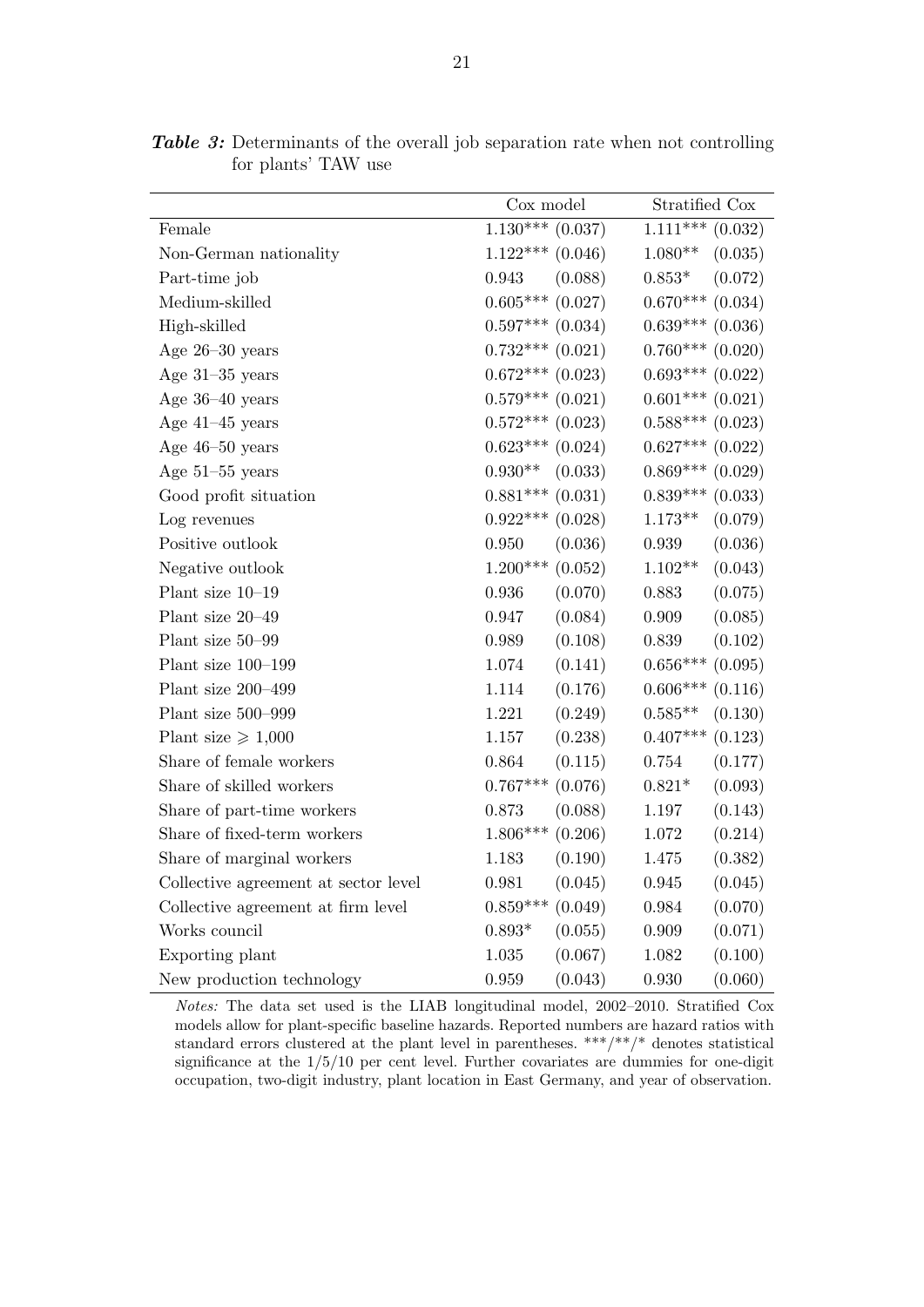|                                      | Cox model             | Stratified Cox             |
|--------------------------------------|-----------------------|----------------------------|
| Temp share $\in (0, 0.05]$           | 0.942<br>(0.058)      | 1.020<br>(0.071)           |
| Temp share $\in (0.05, 0.1]$         | $0.812***$ (0.064)    | (0.071)<br>0.888           |
| Temp share $\in (0.1, 0.15]$         | (0.101)<br>0.912      | (0.084)<br>0.929           |
| Temp share $\in (0.15, 0.2]$         | (0.111)<br>0.846      | (0.105)<br>0.820           |
| Temp share $\in (0.2, 0.25]$         | 0.747<br>(0.165)      | $0.631*$<br>(0.149)        |
| Temp share $> 0.25$                  | $0.607***$ $(0.085)$  | $0.559***$ $(0.082)$       |
| Female                               | $1.172***$ (0.035)    | $1.163***$ (0.032)         |
| Non-German nationality               | $1.103***$ (0.035)    | $1.073***$ $(0.024)$       |
| Part-time job                        | (0.067)<br>0.917      | $0.878**$<br>(0.049)       |
| Medium-skilled                       | $0.687***$ $(0.025)$  | $0.738***$ $(0.027)$       |
| High-skilled                         | $0.740***$ (0.036)    | $0.765***$ $(0.029)$       |
| Age $26-30$ years                    | $0.694***$ $(0.022)$  | $0.722***$ $(0.020)$       |
| Age $31-35$ years                    | $0.613***$ $(0.022)$  | $0.640***$ $(0.021)$       |
| Age $36-40$ years                    | $0.531***$ $(0.017)$  | $0.552***$ (0.016)         |
| Age $41-45$ years                    | $0.504***$ $(0.019)$  | $0.520***$ (0.018)         |
| Age $46-50$ years                    | $0.558***$ $(0.020)$  | $0.563***$ $(0.020)$       |
| Age $51-55$ years                    | $1.120***$ (0.043)    | (0.042)<br>1.029           |
| Good profit situation                | $0.844***$ $(0.037)$  | $0.810***$ (0.057)         |
| Log revenues                         | (0.025)<br>$0.938**$  | $1.244***$ (0.103)         |
| Positive outlook                     | 0.966<br>(0.046)      | (0.042)<br>0.984           |
| Negative outlook                     | $1.190***$<br>(0.046) | $1.136***$<br>(0.045)      |
| Plant size $10-19$                   | 0.918<br>(0.061)      | 0.935<br>(0.081)           |
| Plant size 20-49                     | (0.075)<br>0.931      | (0.103)<br>0.962           |
| Plant size 50–99                     | (0.092)<br>0.961      | (0.122)<br>0.902           |
| Plant size 100-199                   | 1.029<br>(0.124)      | (0.103)<br>$0.677**$       |
| Plant size 200-499                   | (0.160)<br>1.123      | $0.618^{***}\;$<br>(0.109) |
| Plant size 500-999                   | (0.217)<br>1.197      | $0.571***$ (0.116)         |
| Plant size $\geq 1,000$              | (0.209)<br>1.036      | $0.294***$ $(0.096)$       |
| Share of female workers              | (0.119)<br>0.965      | (0.217)<br>0.902           |
| Share of skilled workers             | $0.874*$<br>(0.064)   | (0.088)<br>0.856           |
| Share of part-time workers           | $0.800**$<br>(0.084)  | (0.126)<br>0.933           |
| Share of fixed-term workers          | $2.072***$ $(0.231)$  | (0.194)<br>0.917           |
| Share of marginal workers            | (0.336)<br>$1.648**$  | (0.605)<br>1.759           |
| Collective agreement at sector level | (0.054)<br>0.984      | (0.054)<br>0.948           |
| Collective agreement at firm level   | (0.054)<br>$0.821***$ | (0.074)<br>1.034           |
| Works council                        | (0.053)<br>0.913      | (0.080)<br>0.978           |
| Exporting plant                      | 0.969<br>(0.071)      | 1.076<br>(0.124)           |
| New production technology            | $0.881**$<br>(0.053)  | (0.080)<br>$0.841*$        |

<span id="page-24-0"></span>Table 4: Determinants of the overall job separation rate in a stock sample

Notes: The data set used is the LIAB longitudinal model, 2002–2010. Stratified Cox models allow for plant-specific baseline hazards. To correct for length bias in the estimates, I use the method from [Berger and Black](#page-18-12) [\(1998\)](#page-18-12). Reported numbers are hazard ratios with standard errors clustered at the plant level in parentheses. \*\*\*/\*\*/\* denotes statistical significance at the 1/5/10 per cent level. Further covariates are dummies for one-digit occupation, two-digit industry, plant location in East Germany, and year of observation.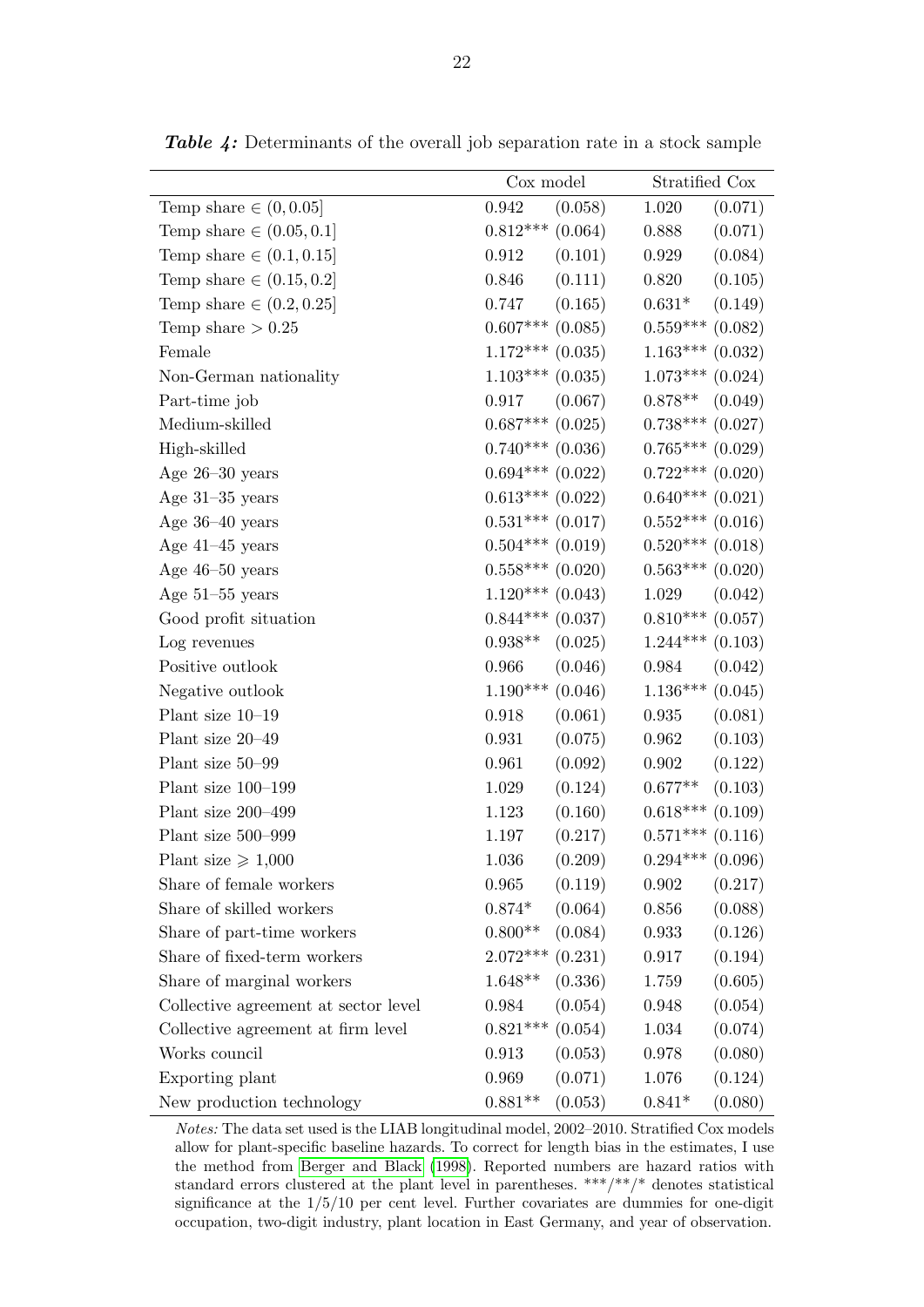<span id="page-25-0"></span>

|                                      | Cox model            |         | Stratified Cox       |         |
|--------------------------------------|----------------------|---------|----------------------|---------|
| Temp share $\in (0, 0.05]$           | 0.887                | (0.086) | 1.006                | (0.120) |
| Temp share $\in (0.05, 0.1]$         | 0.897                | (0.165) | 1.004                | (0.241) |
| Temp share $\in (0.1, 0.15]$         | 0.892                | (0.125) | 0.810                | (0.124) |
| Temp share $\in (0.15, 0.2]$         | 0.937                | (0.224) | 0.834                | (0.166) |
| Temp share $\in (0.2, 0.25]$         | 0.754                | (0.172) | 0.583                | (0.277) |
| Temp share $>0.25$                   | $0.693*$             | (0.130) | $0.535**$            | (0.142) |
| Female                               | 0.958                | (0.040) | $0.940*$             | (0.032) |
| Non-German nationality               | $0.892*$             | (0.060) | $0.901*$             | (0.054) |
| Part-time job                        | $0.687***$ $(0.047)$ |         | $0.707***$           | (0.052) |
| Medium-skilled                       | $0.850***$ $(0.050)$ |         | 0.960                | (0.057) |
| High-skilled                         | 1.038                | (0.079) | $1.215***$           | (0.080) |
| Age $26-30$ years                    | $0.781***$ $(0.035)$ |         | $0.803***$ (0.030)   |         |
| Age $31-35$ years                    | $0.705***$ (0.033)   |         | $0.714***$ $(0.028)$ |         |
| Age $36-40$ years                    | $0.636***$ $(0.030)$ |         | $0.663***$ $(0.028)$ |         |
| Age $41-45$ years                    | $0.589***$ $(0.029)$ |         | $0.601***$ (0.027)   |         |
| Age $46-50$ years                    | $0.611***$ (0.034)   |         | $0.594***$ $(0.031)$ |         |
| Age $51-55$ years                    | $0.771***$ (0.053)   |         | $0.700***$ (0.045)   |         |
| Good profit situation                | $0.758***$ $(0.054)$ |         | $0.713***$ $(0.068)$ |         |
| Log revenues                         | $0.875**$            | (0.047) | $1.682***$ (0.261)   |         |
| Positive outlook                     | 1.043                | (0.088) | 0.940                | (0.060) |
| Negative outlook                     | $1.162**$            | (0.086) | 1.035                | (0.075) |
| Plant size 10-19                     | 0.967                | (0.159) | $0.657**$            | (0.135) |
| Plant size 20-49                     | 1.293                | (0.235) | 0.816                | (0.152) |
| Plant size 50-99                     | $1.437*$             | (0.305) | $0.647*$             | (0.147) |
| Plant size 100-199                   | $1.701**$            | (0.430) | $0.437***$ $(0.110)$ |         |
| Plant size 200-499                   | $2.384***$           | (0.695) | $0.482**$            | (0.146) |
| Plant size 500-999                   | $2.455**$            | (0.901) | $0.297***$ $(0.108)$ |         |
| Plant size $\geq 1,000$              | $2.557**$            | (1.073) | $0.123***$ $(0.071)$ |         |
| Share of female workers              | 0.832                | (0.193) | 0.818                | (0.338) |
| Share of skilled workers             | $0.719*$             | (0.127) | $0.626**$            | (0.123) |
| Share of part-time workers           | $0.684*$             | (0.135) | 0.967                | (0.253) |
| Share of fixed-term workers          | 1.061                | (0.240) | 0.966                | (0.273) |
| Share of marginal workers            | 1.463                | (0.456) | 1.046                | (0.652) |
| Collective agreement at sector level | 0.948                | (0.112) | 0.957                | (0.082) |
| Collective agreement at firm level   | $0.777*$             | (0.113) | 0.966                | (0.148) |
| Works council                        | $0.769**$            | (0.080) | 0.869                | (0.149) |
| Exporting plant                      | 0.983                | (0.118) | 1.201                | (0.189) |
| New production technology            | $0.908\,$            | (0.112) | 0.786                | (0.123) |

Table 5: Determinants of the job separation rate to employment

Notes: The data set used is the LIAB longitudinal model, 2002–2010. Stratified Cox models allow for plant-specific baseline hazards. Reported numbers are hazard ratios with standard errors clustered at the plant level in parentheses. \*\*\*/\*\*/\* denotes statistical significance at the  $1/5/10$  per cent level. Further covariates are dummies for one-digit occupation, two-digit industry, plant location in East Germany, and year of observation.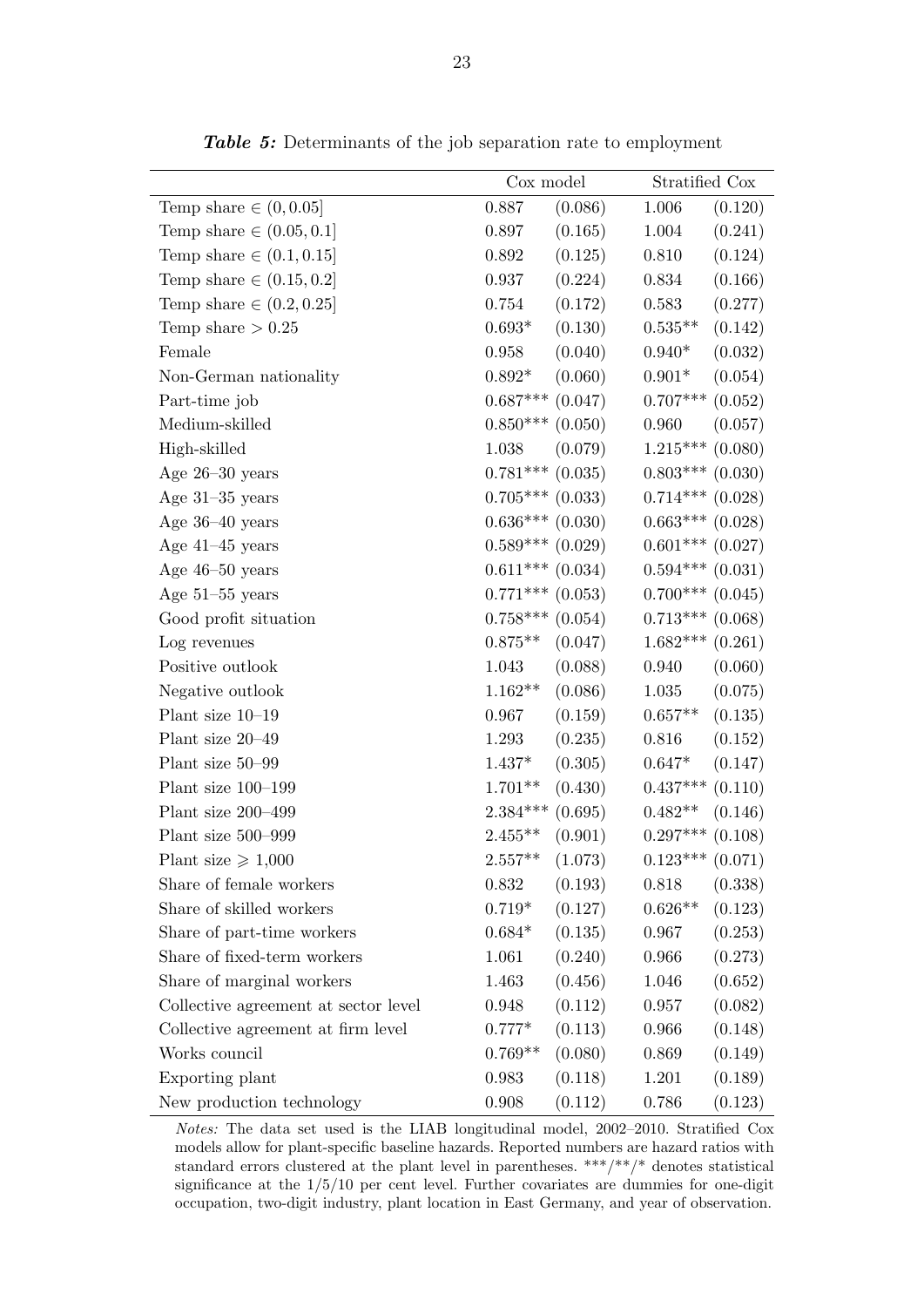<span id="page-26-0"></span>

|                                      | Cox model             | Stratified Cox        |
|--------------------------------------|-----------------------|-----------------------|
| Temp share $\in (0, 0.05]$           | 0.953<br>(0.046)      | 0.972<br>(0.044)      |
| Temp share $\in (0.05, 0.1]$         | $0.787***$ $(0.045)$  | $0.870**$<br>(0.056)  |
| Temp share $\in (0.1, 0.15]$         | (0.068)<br>$0.817**$  | (0.072)<br>$0.859*$   |
| Temp share $\in (0.15, 0.2]$         | (0.091)<br>$0.770**$  | $0.708***$<br>(0.082) |
| Temp share $\in (0.2, 0.25]$         | $0.598***$ $(0.063)$  | $0.527***$ (0.086)    |
| Temp share $> 0.25$                  | $0.566***$ (0.064)    | $0.569***$ $(0.071)$  |
| Female                               | $1.185***$ (0.048)    | $1.172***$ (0.046)    |
| Non-German nationality               | $1.196***$ $(0.051)$  | $1.128***$ (0.037)    |
| Part-time job                        | (0.104)<br>1.022      | (0.082)<br>0.883      |
| Medium-skilled                       | $0.571***$ $(0.026)$  | $0.633***$ $(0.034)$  |
| High-skilled                         | $0.503***$ (0.033)    | $0.526***$ $(0.034)$  |
| Age $26-30$ years                    | $0.719***$ $(0.024)$  | $0.748***$ $(0.024)$  |
| Age $31-35$ years                    | $0.662***$ $(0.025)$  | $0.686***$ (0.025)    |
| Age $36-40$ years                    | $0.561***$ (0.022)    | $0.580***$ $(0.023)$  |
| Age $41-45$ years                    | $0.566***(0.026)$     | $0.582***$ (0.027)    |
| Age $46-50$ years                    | $0.625***$ $(0.028)$  | $0.637***$ $(0.027)$  |
| Age $51-55$ years                    | (0.035)<br>0.969      | $0.911***$ $(0.032)$  |
| Good profit situation                | (0.031)<br>$0.931**$  | $0.891***$ $(0.026)$  |
| Log revenues                         | (0.028)<br>$0.948*$   | (0.061)<br>1.073      |
| Positive outlook                     | (0.036)<br>$0.924**$  | (0.037)<br>0.942      |
| Negative outlook                     | $1.196***$<br>(0.050) | (0.045)<br>$1.109**$  |
| Plant size 10-19                     | 0.915<br>(0.064)      | (0.091)<br>0.919      |
| Plant size 20-49                     | (0.071)<br>$0.854*$   | (0.099)<br>0.919      |
| Plant size 50-99                     | (0.089)<br>0.865      | 0.860<br>(0.125)      |
| Plant size 100-199                   | (0.112)<br>0.928      | $0.695**$<br>(0.128)  |
| Plant size 200-499                   | 0.884<br>(0.129)      | $0.607**$<br>(0.142)  |
| Plant size 500-999                   | (0.185)<br>0.984      | (0.172)<br>0.657      |
| Plant size $\geq 1,000$              | $0.895\,$<br>(0.177)  | $0.555*$<br>(0.173)   |
| Share of female workers              | (0.109)<br>0.876      | (0.186)<br>0.730      |
| Share of skilled workers             | $0.758***$ $(0.076)$  | (0.121)<br>0.865      |
| Share of part-time workers           | (0.094)<br>0.890      | (0.154)<br>1.120      |
| Share of fixed-term workers          | $1.922***$<br>(0.231) | (0.234)<br>1.068      |
| Share of marginal workers            | (0.188)<br>1.123      | 1.540<br>(0.435)      |
| Collective agreement at sector level | (0.041)<br>0.985      | (0.044)<br>0.945      |
| Collective agreement at firm level   | (0.048)<br>$0.887**$  | (0.070)<br>0.997      |
| Works council                        | (0.054)<br>0.931      | (0.086)<br>0.956      |
| Exporting plant                      | (0.065)<br>1.051      | (0.075)<br>1.021      |
| New production technology            | (0.041)<br>0.958      | (0.047)<br>0.986      |

Table 6: Determinants of the job separation rate to non-employment

Notes: The data set used is the LIAB longitudinal model, 2002–2010. Stratified Cox models allow for plant-specific baseline hazards. Reported numbers are hazard ratios with standard errors clustered at the plant level in parentheses. \*\*\*/\*\*/\* denotes statistical significance at the  $1/5/10$  per cent level. Further covariates are dummies for one-digit occupation, two-digit industry, plant location in East Germany, and year of observation.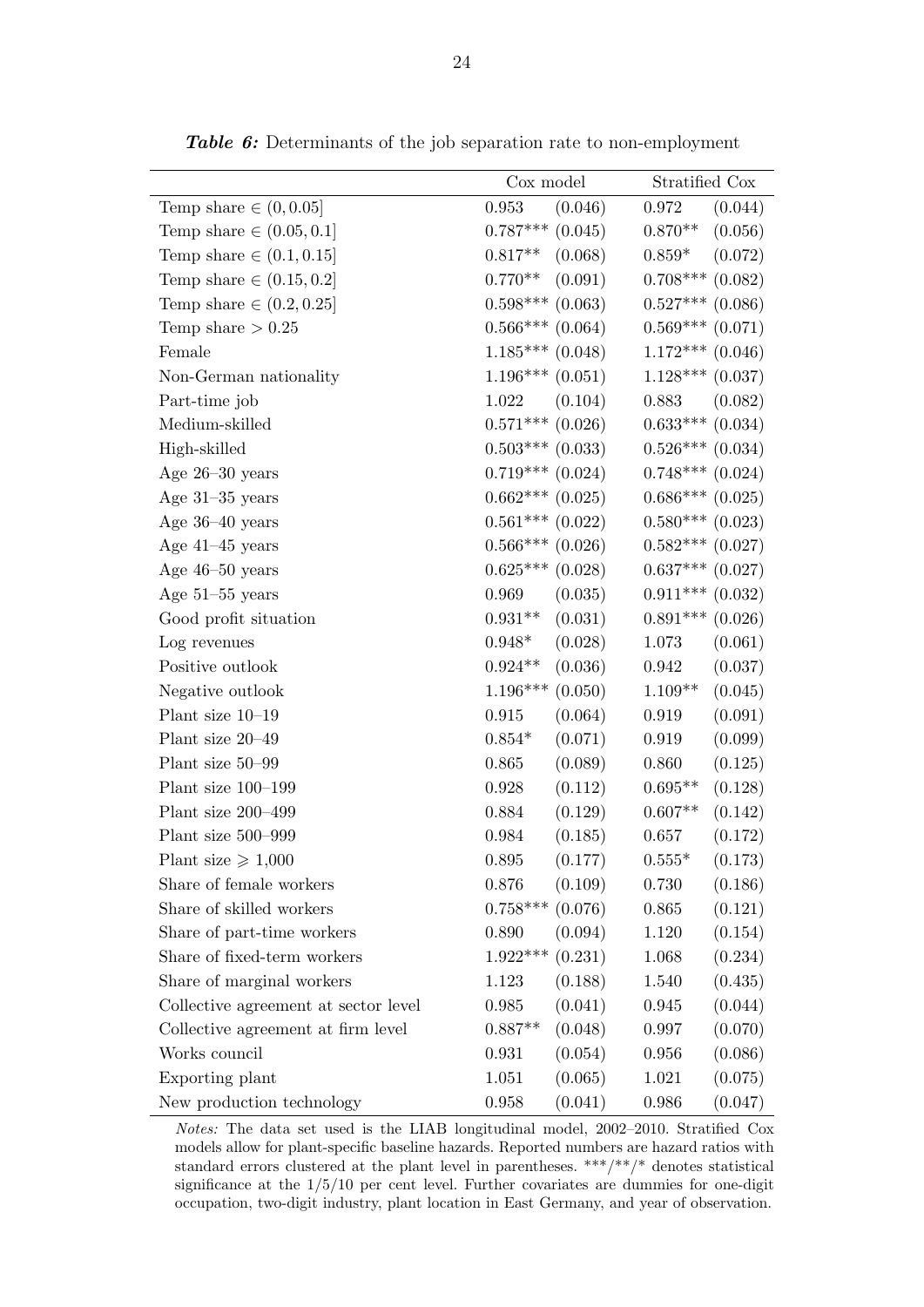|                                           | Overall                |         | Employment     |         | Non-employment       |         |
|-------------------------------------------|------------------------|---------|----------------|---------|----------------------|---------|
| $W/\text{o}$ the pre-reform year 2002     |                        |         |                |         |                      |         |
| Temp share $\in (0, 0.05]$                | 1.001                  | (0.055) | 1.056          | (0.127) | 0.974                | (0.052) |
| Temp share $\in (0.05, 0.1]$              | 0.928                  | (0.081) | $1.015\,$      | (0.258) | 0.892                | (0.066) |
| Temp share $\in (0.1, 0.15]$              | $0.852**$              | (0.065) | 0.869          | (0.138) | $0.848*$             | (0.074) |
| Temp share $\in (0.15, 0.2]$              | $0.749**$              | (0.094) | 0.870          | (0.181) | $0.690***$           | (0.096) |
| Temp share $\in (0.2, 0.25]$              | $0.588***$             | (0.118) | 0.660          | (0.294) | $0.544***$           | (0.099) |
| Temp share $> 0.25$                       | $0.592***$             | (0.086) | $0.591^{\ast}$ | (0.166) | $0.598***$           | (0.085) |
| $W/\text{o}$ the crisis years $2009/2010$ |                        |         |                |         |                      |         |
| Temp share $\in (0, 0.05]$                | 1.026                  | (0.067) | 1.008          | (0.175) | 1.021                | (0.058) |
| Temp share $\in (0.05, 0.1]$              | 0.906                  | (0.102) | $1.083\,$      | (0.385) | $0.848**$            | (0.064) |
| Temp share $\in (0.1, 0.15]$              | 0.824                  | (0.078) | 0.758          | (0.188) | $0.853*$             | (0.077) |
| Temp share $\in (0.15, 0.2]$              | $0.749**$              | (0.110) | 0.813          | (0.242) | $0.720**$            | (0.097) |
| Temp share $\in (0.2, 0.25]$              | $0.489***$             | (0.095) | 0.499          | (0.236) | $0.459***$           | (0.093) |
| Temp share $> 0.25$                       | $0.480***$             | (0.074) | $0.600*$       | (0.159) | $0.434***$           | (0.063) |
| Plants with $> 10$ workers only           |                        |         |                |         |                      |         |
| Temp share $\in (0, 0.05]$                | 0.988                  | (0.051) | 1.005          | (0.121) | 0.977                | (0.044) |
| Temp share $\in (0.05, 0.1]$              | 0.909                  | (0.074) | $\,0.994\,$    | (0.240) | $0.873**$            | (0.057) |
| Temp share $\in (0.1, 0.15]$              | $0.842**$              | (0.063) | 0.805          | (0.125) | $0.858*$             | (0.072) |
| Temp share $\in (0.15, 0.2]$              | $0.749**$              | (0.088) | $0.818\,$      | (0.167) | $0.708***$           | (0.084) |
| Temp share $\in (0.2, 0.25]$              | $0.562***$             | (0.114) | $0.576\,$      | (0.277) | $0.519***$           | (0.086) |
| Temp share $> 0.25$                       | $0.550***$             | (0.076) | $0.538**$      | (0.146) | $0.560***$           | (0.073) |
| Plants with $\geq 200$ workers only       |                        |         |                |         |                      |         |
| Temp share $\in (0, 0.05]$                | 0.973                  | (0.066) | 0.957          | (0.136) | 0.975                | (0.059) |
| Temp share $\in (0.05, 0.1]$              | 0.887                  | (0.075) | $\,0.824\,$    | (0.131) | 0.904                | (0.083) |
| Temp share $\in (0.1, 0.15]$              | 0.881                  | (0.088) | $0.734*$       | (0.131) | 0.947                | (0.102) |
| Temp share $\in (0.15, 0.2]$              | $0.623***$             | (0.103) | 0.683          | (0.176) | $0.563***$           | (0.084) |
| Temp share $\in (0.2, 0.25]$              | $0.467***$             | (0.129) | $0.405*$       | (0.216) | $0.446***$           | (0.102) |
| Temp share $> 0.25$                       | $0.430***$             | (0.071) | $0.369***$     | (0.102) | $0.452***$           | (0.079) |
| Full-time jobs only                       |                        |         |                |         |                      |         |
| Temp share $\in (0, 0.05]$                | 0.979                  | (0.056) | 1.035          | (0.133) | $\,0.954\,$          | (0.050) |
| Temp share $\in (0.05, 0.1]$              | 0.922                  | (0.079) | 1.066          | (0.269) | $0.870**$            | (0.059) |
| Temp share $\in (0.1, 0.15]$              | $0.828**$              | (0.066) | 0.814          | (0.130) | $0.834***$ $(0.074)$ |         |
| Temp share $\in (0.15, 0.2]$              | $0.757**$              | (0.086) | 0.857          | (0.174) | $0.705***$ $(0.082)$ |         |
| Temp share $\in (0.2, 0.25]$              | $0.575***$             | (0.117) | $\!0.591\!$    | (0.286) | $0.531***$ $(0.086)$ |         |
| Temp share $> 0.25$                       | $0.566^{\ast\ast\ast}$ | (0.077) | $0.553**$      | (0.150) | $0.575***$ (0.073)   |         |
| Male workers only                         |                        |         |                |         |                      |         |
| Temp share $\in (0, 0.05]$                | 0.962                  | (0.065) | 1.046          | (0.156) | 0.930                | (0.061) |
| Temp share $\in (0.05, 0.1]$              | 0.921                  | (0.086) | 1.100          | (0.284) | $0.858*$             | (0.070) |
| Temp share $\in (0.1, 0.15]$              | $0.850*$               | (0.074) | 0.818          | (0.152) | 0.863                | (0.082) |
| Temp share $\in (0.15, 0.2]$              | $0.727**$              | (0.094) | 0.887          | (0.198) | $0.649***$           | (0.087) |
| Temp share $\in (0.2, 0.25]$              | $0.567**$              | (0.133) | 0.607          | (0.315) | $0.507***$ $(0.106)$ |         |
| Temp share $> 0.25$                       | $0.561***$             | (0.089) | $0.562**$      | (0.160) | $0.546^{***}\,$      | (0.082) |

<span id="page-27-0"></span>Table 7: Robustness checks: stratified Cox models for the overall job separation rate and the separation rates to employment and non-employment

Notes: The data set used is the LIAB longitudinal model, 2002–2010. Stratified Cox models allow for plant-specific baseline hazards. Reported numbers are hazard ratios with standard errors clustered at the plant level in parentheses. \*\*\*/\*\*/\* denotes statistical significance at the 1/5/10 per cent level. Covariates are the same as in previous tables.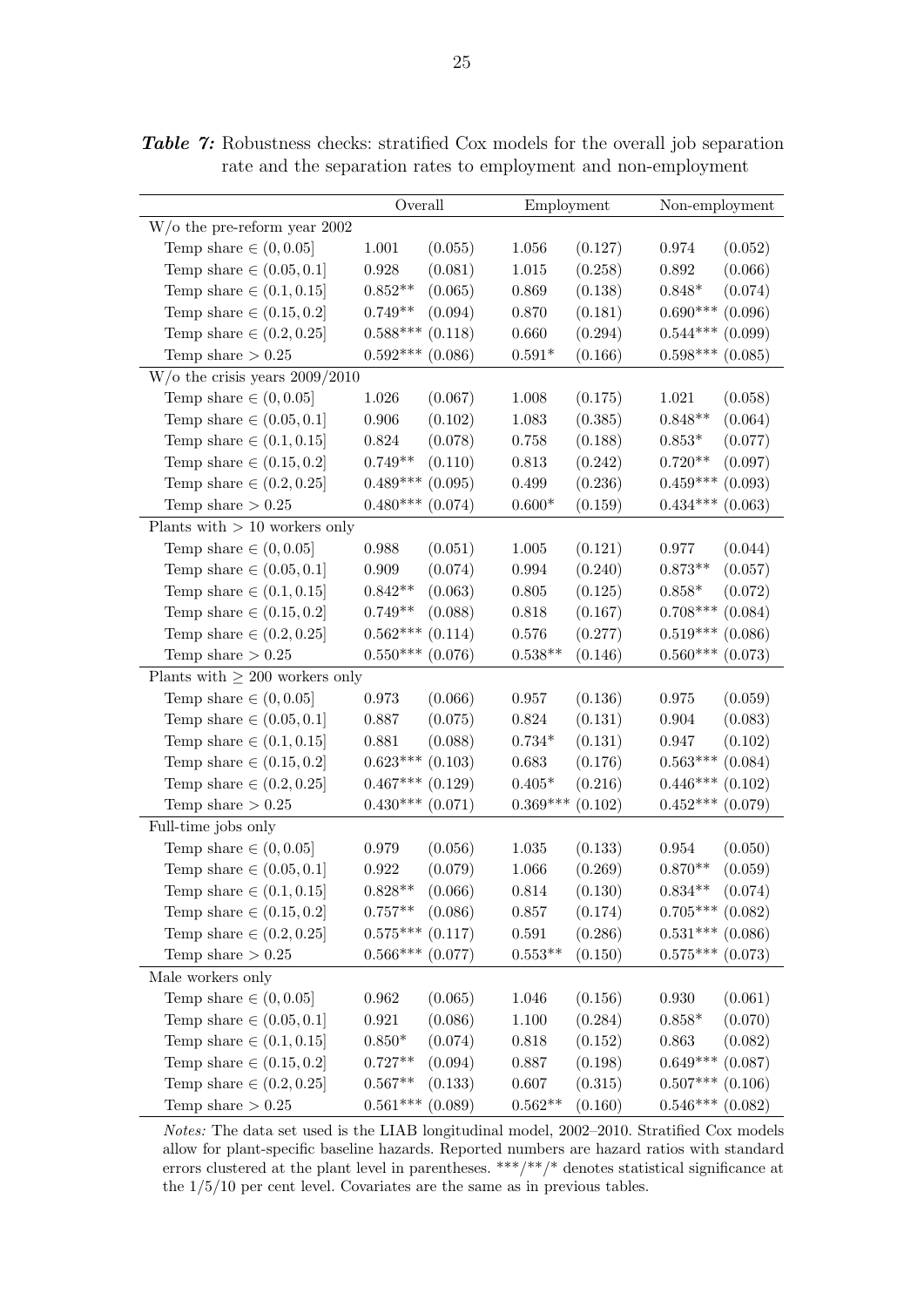## <span id="page-28-0"></span>Appendix

|                                      | Mean      | St.dev.   |
|--------------------------------------|-----------|-----------|
| Temp share                           | 0.029     | 0.058     |
| Temp share $\in (0, 0.05]$           | 0.338     | 0.473     |
| Temp share $\in (0.05, 0.1]$         | 0.092     | 0.289     |
| Temp share $\in (0.1, 0.15]$         | 0.059     | 0.235     |
| Temp share $\in (0.15, 0.2]$         | 0.020     | 0.139     |
| Temp share $\in (0.2, 0.25]$         | 0.007     | 0.081     |
| Temp share $> 0.25$                  | 0.012     | 0.108     |
| Female                               | 0.314     | 0.464     |
| Non-German nationality               | 0.071     | 0.257     |
| Part-time job                        | 0.121     | 0.326     |
| Low-skilled                          | 0.074     | 0.262     |
| Medium-skilled                       | 0.712     | 0.453     |
| High-skilled                         | 0.214     | 0.410     |
| Age                                  | 36.337    | 9.167     |
| Good profit situation                | 0.441     | 0.497     |
| Log revenues                         | 18.042    | 2.369     |
| Positive outlook                     | 0.345     | 0.475     |
| Negative outlook                     | 0.182     | 0.386     |
| Plant size                           | 2,122.842 | 4,300.618 |
| Share of female workers              | 0.304     | 0.264     |
| Share of skilled workers             | 0.803     | 0.246     |
| Share of part-time workers           | 0.115     | 0.176     |
| Share of fixed-term workers          | 0.081     | 0.142     |
| Share of marginal workers            | 0.035     | 0.083     |
| Collective agreement at sector level | 0.525     | 0.499     |
| Collective agreement at firm level   | 0.193     | 0.395     |
| Works council                        | 0.744     | 0.436     |
| Exporting plant                      | 0.564     | 0.496     |
| New production technology            | 0.725     | 0.447     |
| Observations                         | 271,736   |           |

Table A.1: Descriptive statistics

Notes: The data set used is the LIAB longitudinal model, 2002–2010.